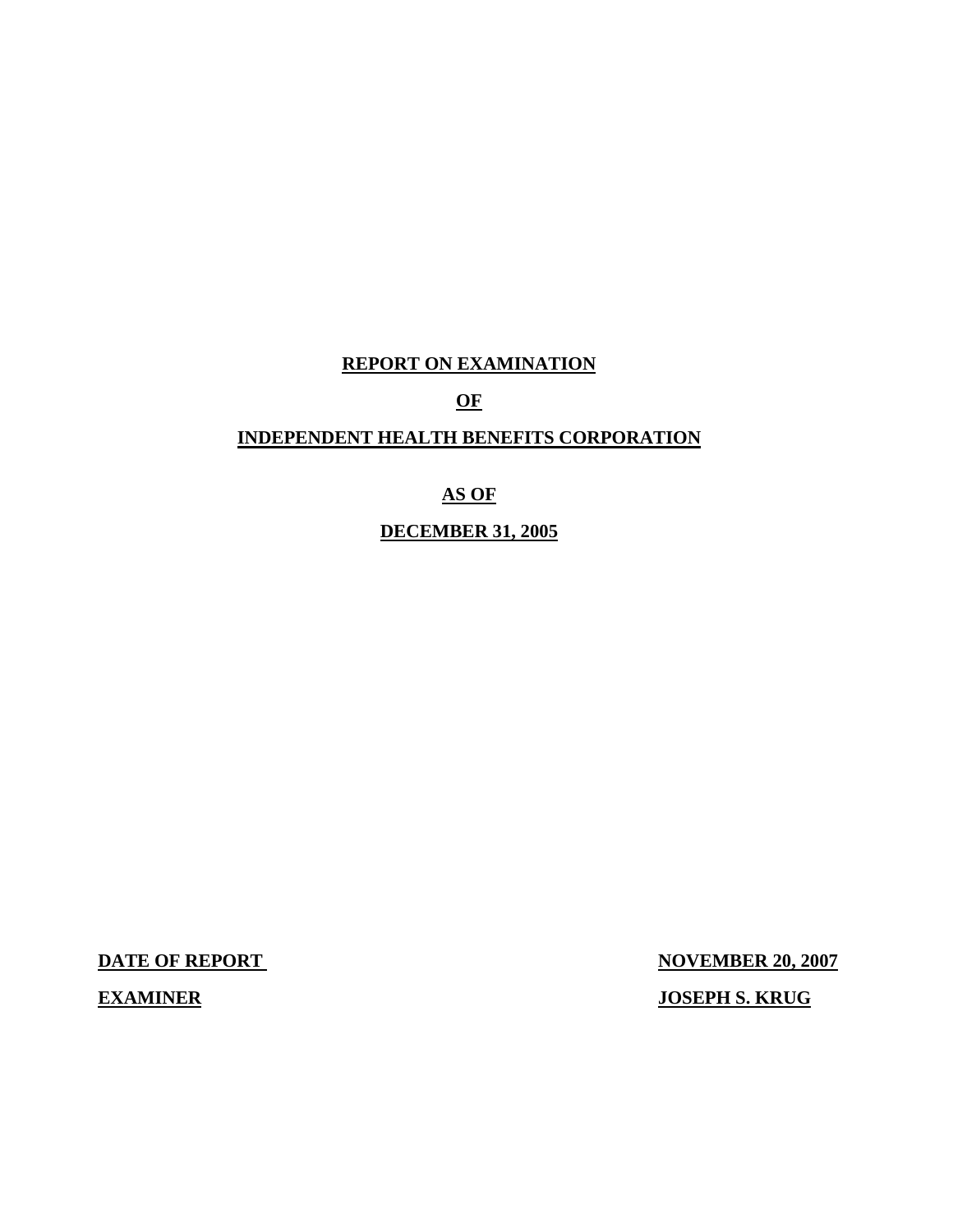## **TABLE OF CONTENTS**

## **ITEM NO. PAGE NO.**

| 1. Scope of examination                                                                                                                                                                         | $\overline{2}$                                   |
|-------------------------------------------------------------------------------------------------------------------------------------------------------------------------------------------------|--------------------------------------------------|
| 2. Executive summary                                                                                                                                                                            | 3                                                |
| 3. Description of Plan                                                                                                                                                                          | 3                                                |
| A. Management<br>B. Territory and plan of operation<br>C. Reinsurance<br>D. Holding company system<br>E. Administrative services agreement<br>F. Underwriting ratios<br>G. Accounts and records | 3<br>$\overline{7}$<br>8<br>10<br>14<br>14<br>15 |
| 4. Financial statements                                                                                                                                                                         | 16                                               |
| A. Balance sheet<br>B. Statement of revenue and expenses                                                                                                                                        | 16<br>18                                         |
| 5. Claims payable                                                                                                                                                                               | 20                                               |
| 6. Market conduct activities                                                                                                                                                                    | 20                                               |
| A. Claims processing<br>B. Prompt payment<br>C. Utilization review<br>D. Schedule M<br>E. Commissions, bonuses and fees                                                                         | 21<br>23<br>26<br>28<br>29                       |
| 7. Compliance with prior report on examination                                                                                                                                                  | 31                                               |
| 8. Summary of comments and recommendations                                                                                                                                                      | 34                                               |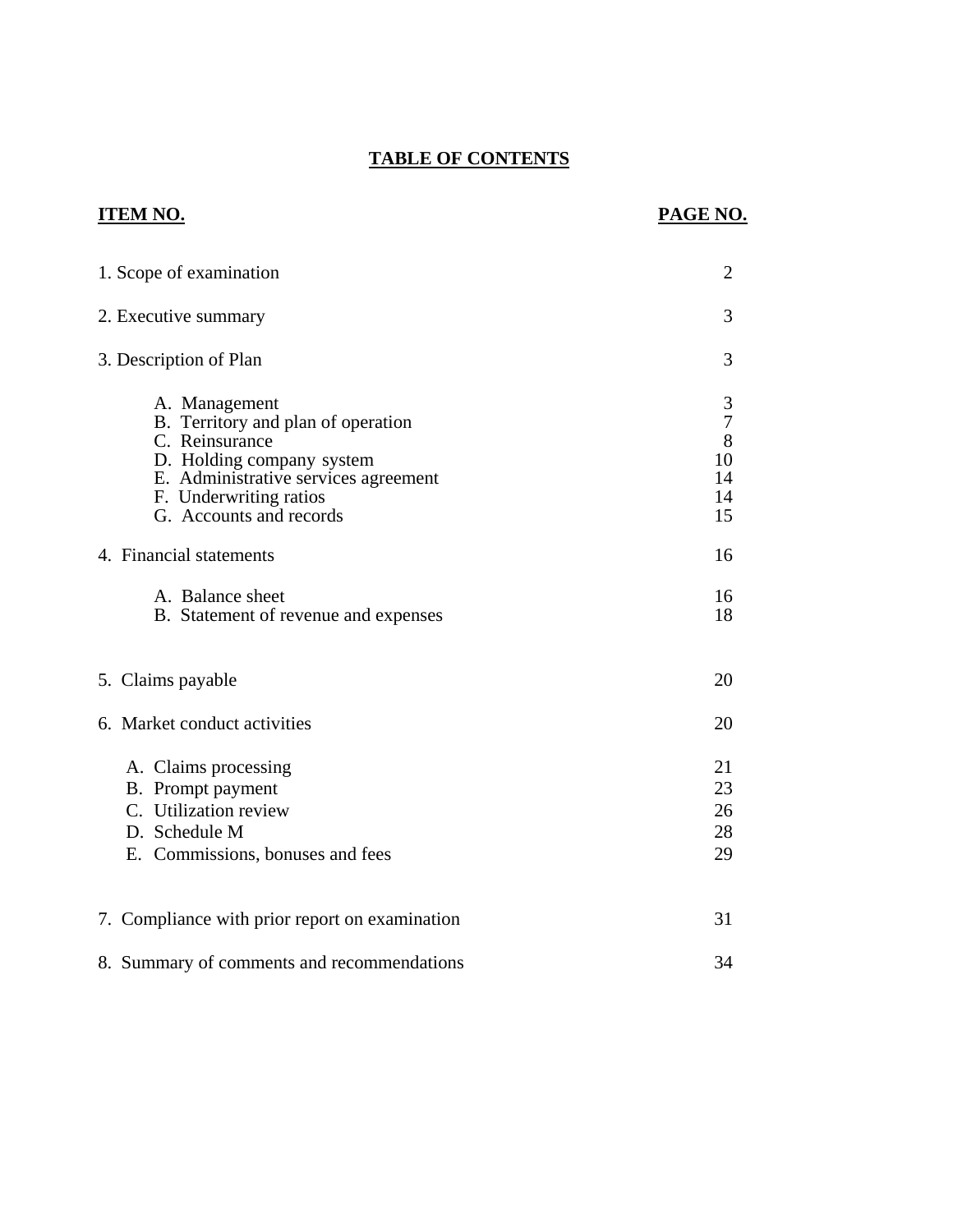

STATE OF NEW YORK INSURANCE DEPARTMENT 25 BEAVER STREET NEW YORK, NEW YORK 10004

Eliot Spitzer Eric R. Dinallo Governor Superintendent Superintendent Superintendent Superintendent Superintendent Superintendent Superintendent

November 20, 2007

Honorable Eric R. Dinallo Superintendent of Insurance Albany, New York 12257

Sir:

 Pursuant to the requirements of the New York Insurance Law and in compliance with the instructions contained in Appointment Number 22490 dated March 10, 2006, attached hereto, I have made an examination into the condition and affairs of Independent Health Benefits Corporation as of December 31, 2005 and submit the following report thereon.

The examination was conducted at the Plan's home office located at 511 Farber Lakes Drive, Williamsville, New York 14221.

Whenever the designations "IHBC" or "the Plan" appear herein without qualification, they should be understood to mean Independent Health Benefits Corporation.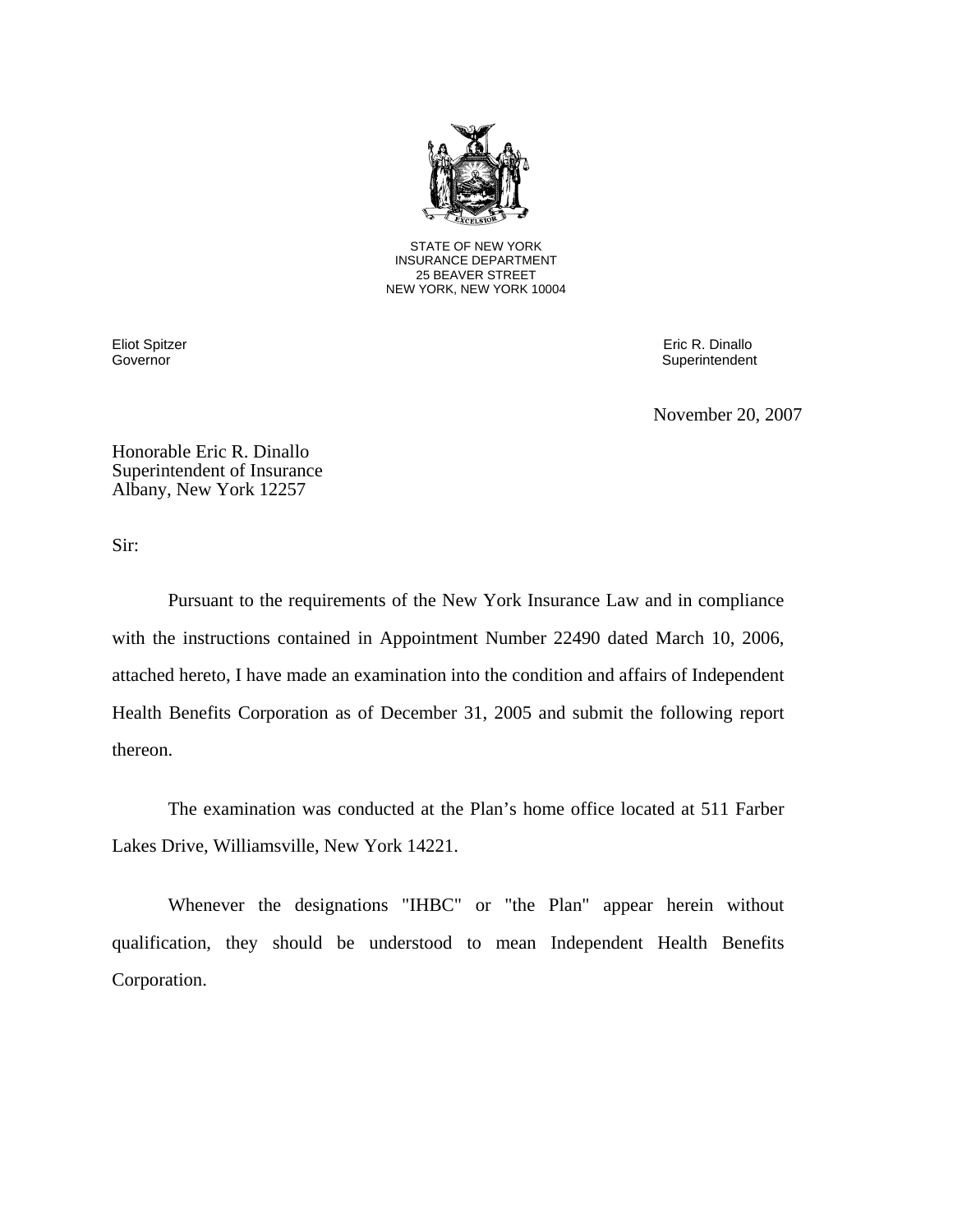#### **1. SCOPE OF EXAMINATION**

 The previous examination was conducted as of December 31, 2000. This examination covered the period from January 1, 2001, through December 31, 2005. Transactions occurring subsequent to this period were reviewed where deemed appropriate by the examiner.

 The examination comprised a verification of assets and liabilities as of December 31, 2005, a review of the income and disbursements to the extent deemed necessary to accomplish such verification and utilized, to the extent considered appropriate, work performed by the Plan's independent certified public accountants. A review or audit was also made of the following items called for in the Examiners Handbook of the National Association of Insurance Commissioners:

> History of Plan Management and control Corporate records Territory and plan of operation Loss experience Reinsurance Accounts and records Growth of Plan

 This report on examination is confined to financial statements and comments on those matters which involve departures from laws, regulations or rules or which are deemed to require explanation or description.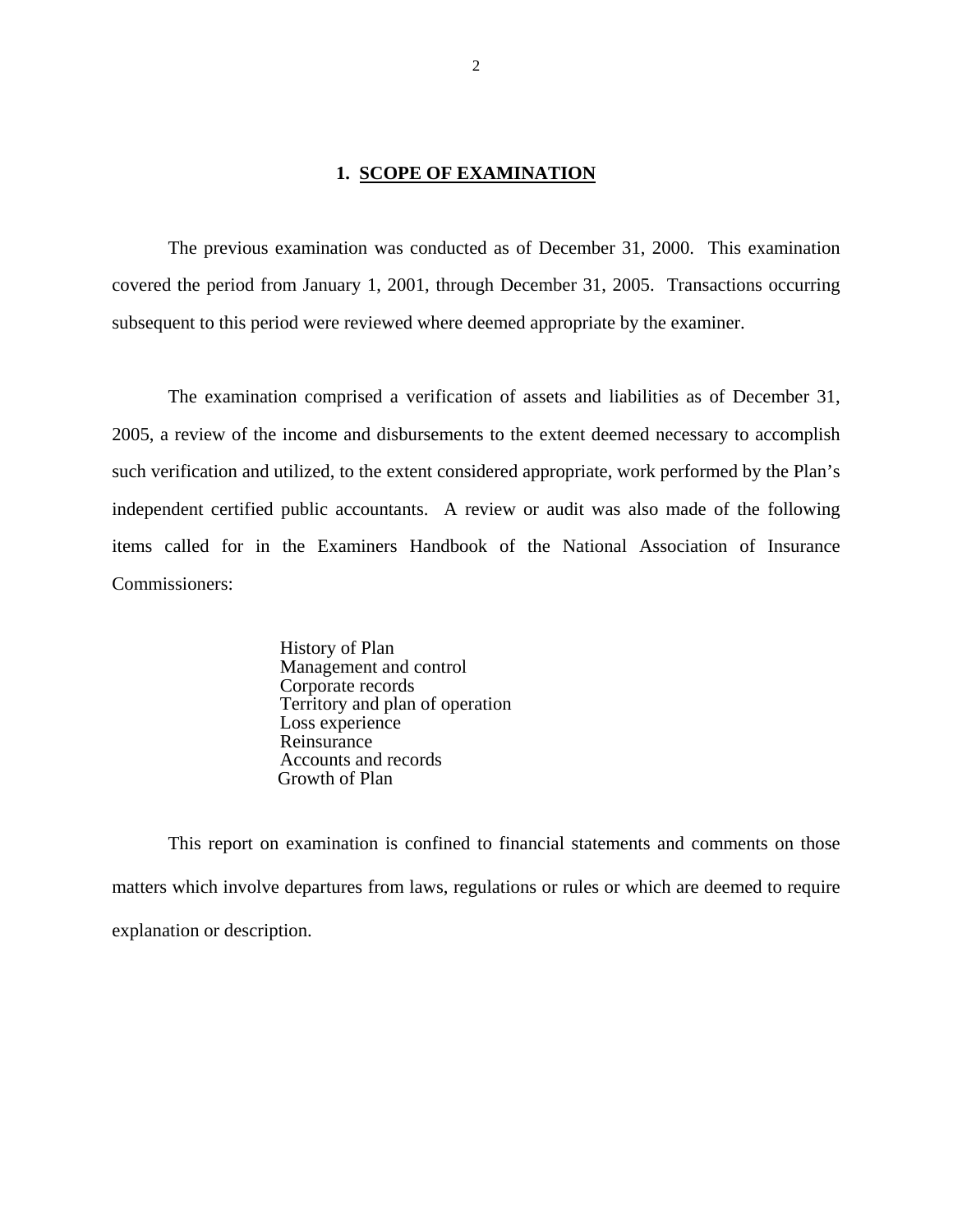#### **2. EXECUTIVE SUMMARY**

The Plan failed to comply with Section  $4301(k)(1)(A) & (B)$  of the New York Insurance Law regarding the composition of its board of directors.

The Plan failed to comply with the requirements of Section 3224-a of the New York Insurance Law and make appropriate payment of all claims within the forty-five day period provided by the aforementioned section of the Insurance Law, in instances where there is not an appropriate reason for delay in payment as specified in Section 3224-a(a) and (b) of the New York Insurance Law.

The Plan failed to file biennial reports required by Section 4901(a) of the New York Insurance Law relative to utilization review agents.

The Plan failed to file its commission bonus plan with and obtain approval from the Superintendent of Insurance prior to implementation as required by Section 4308(b) of the New York Insurance Law.

#### **3. DESCRIPTION OF PLAN**

The Plan, formerly known as Integrated Benefits Corporation, is a non-profit

health service corporation organized under the provisions of the Membership Corporation

Law and Article 43 of the New York Insurance Law.

In 2001, the Plan changed its name to Independent Health Benefits Corporation.

#### **A. Management**

The sole member of the Plan is Independent Health Association, Inc.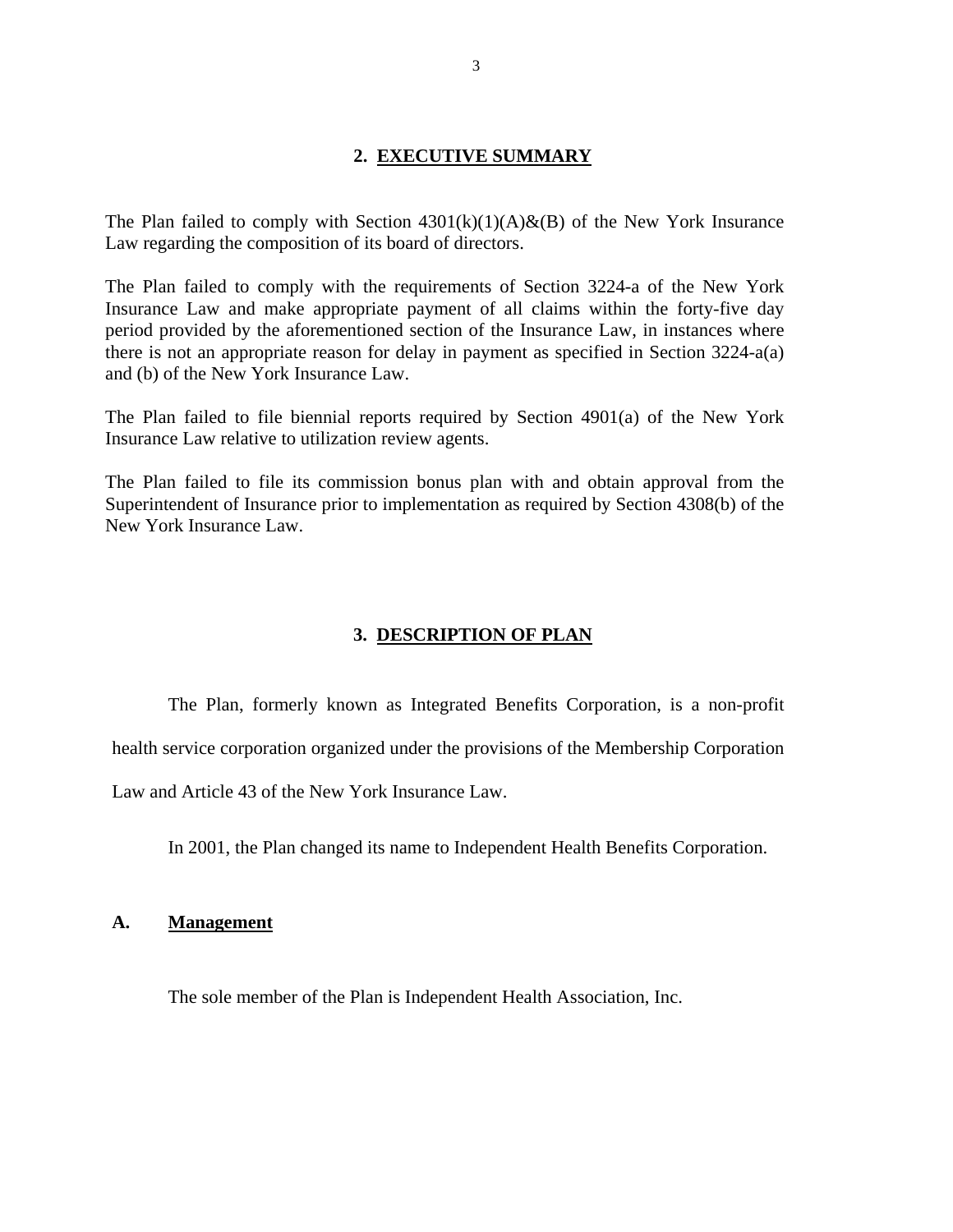Pursuant to the Plan's by-laws, management of the Plan is vested in a board of directors consisting of not less than thirteen (13), nor more than nineteen (19) members. As of the examination date, the Plan's board of directors was comprised of fourteen (14) members.

At December 31, 2005, the Plan's board consisted of the following members.

#### **Name and Residence Principal Business Affiliation**

Provider Representative

Richard E. Wolin, M.D. Psychiatrist, Lewiston, NY Buffalo Medical Group

Subscriber Representatives

R. Marshall Wingate President,

Donna M. Kelsch Teacher,

Iris Schifeling, Esq. Deputy Counsel,

Buffalo, NY DynaCom Industries, Inc.

Sanborn, NY Niagara Falls Board of Education

Buffalo, NY Independent Health Association, Inc.

Betty Christ Vice President, Hamburg, NY Niagara Frontier Auto Dealers Association

#### Public Representatives

Sidney Weiss, CPA Managing Partner,

Williamsville, NY Brody, Weiss, Zucanelli & Urbanek, CPAs, P.C.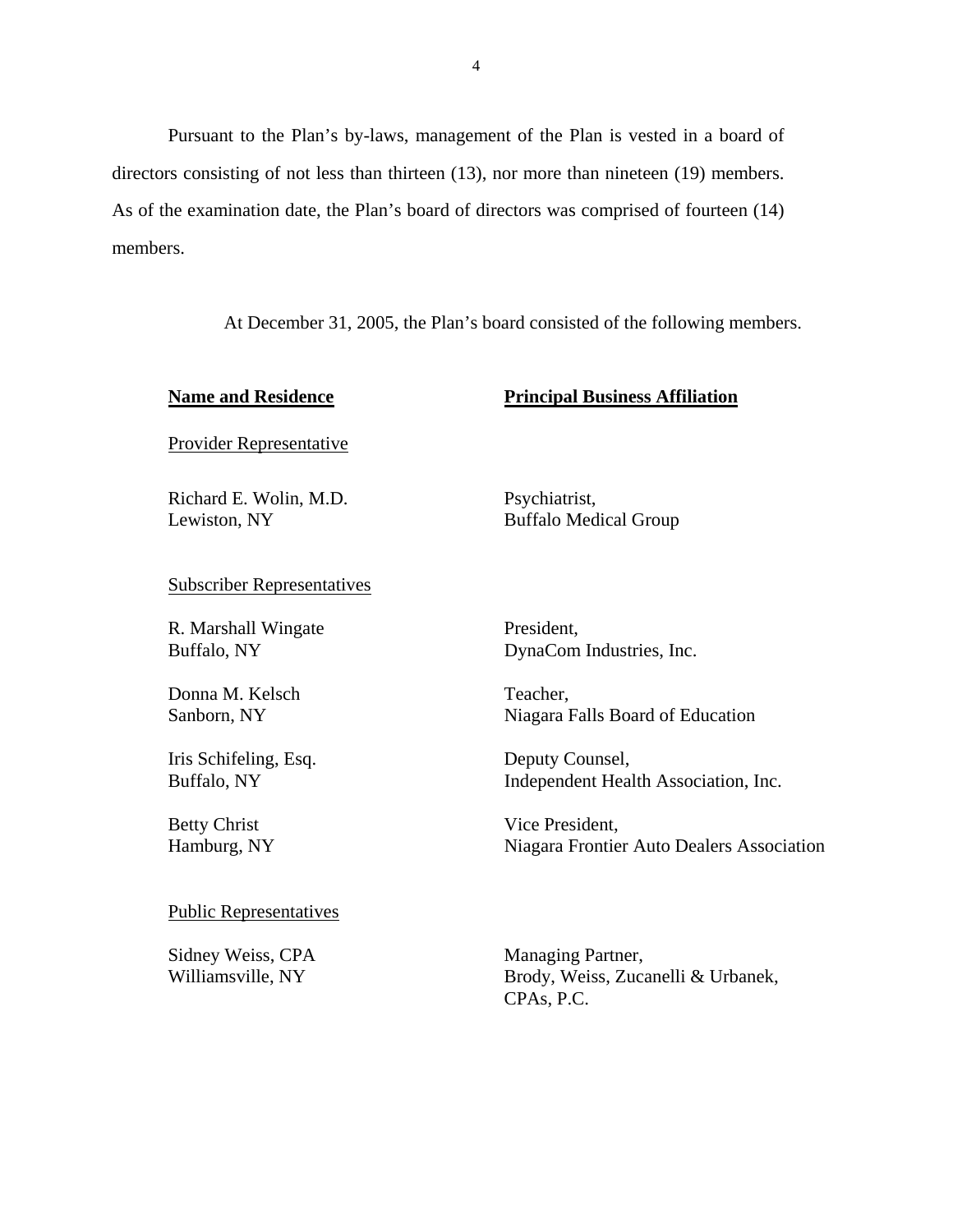# **Name and Residence Principal Business Affiliation** John J. Culkin Retired Amherst, NY Frank J. Colantuono Advisor to the President, Youngstown, NY Independent Health Association, Inc. Brenda McDuffie President & CEO, Buffalo, NY Buffalo Urban League, Inc. Duane Sundell Retired Williamsville, NY Mark I. Johnson Senior Vice President, Finance & CFO, Buffalo, NY Independent Health Association, Inc. Frederick B. Cohen, Esq. Secretary and General Counsel, Buffalo, NY Independent Health Association, Inc. Michael Faso Vice President of Financial Operations, Clarence, NY Independent Health Association, Inc. Michael W. Cropp, MD President, Buffalo, NY Independent Health Association, Inc.

The minutes of all meetings of the Board of Directors held during the examination period were reviewed. All board meetings held during the examination period were well attended.

 At December 31, 2005, the Plan's board consisted of one (1) provider representative, four (4) subscriber representatives, and nine (9) public representatives Section  $4301(k)(1)(A) \& (B)$  of the New York Insurance Law provides for equal representation, as nearly as possible, relative to subscriber and public representatives on the board of directors.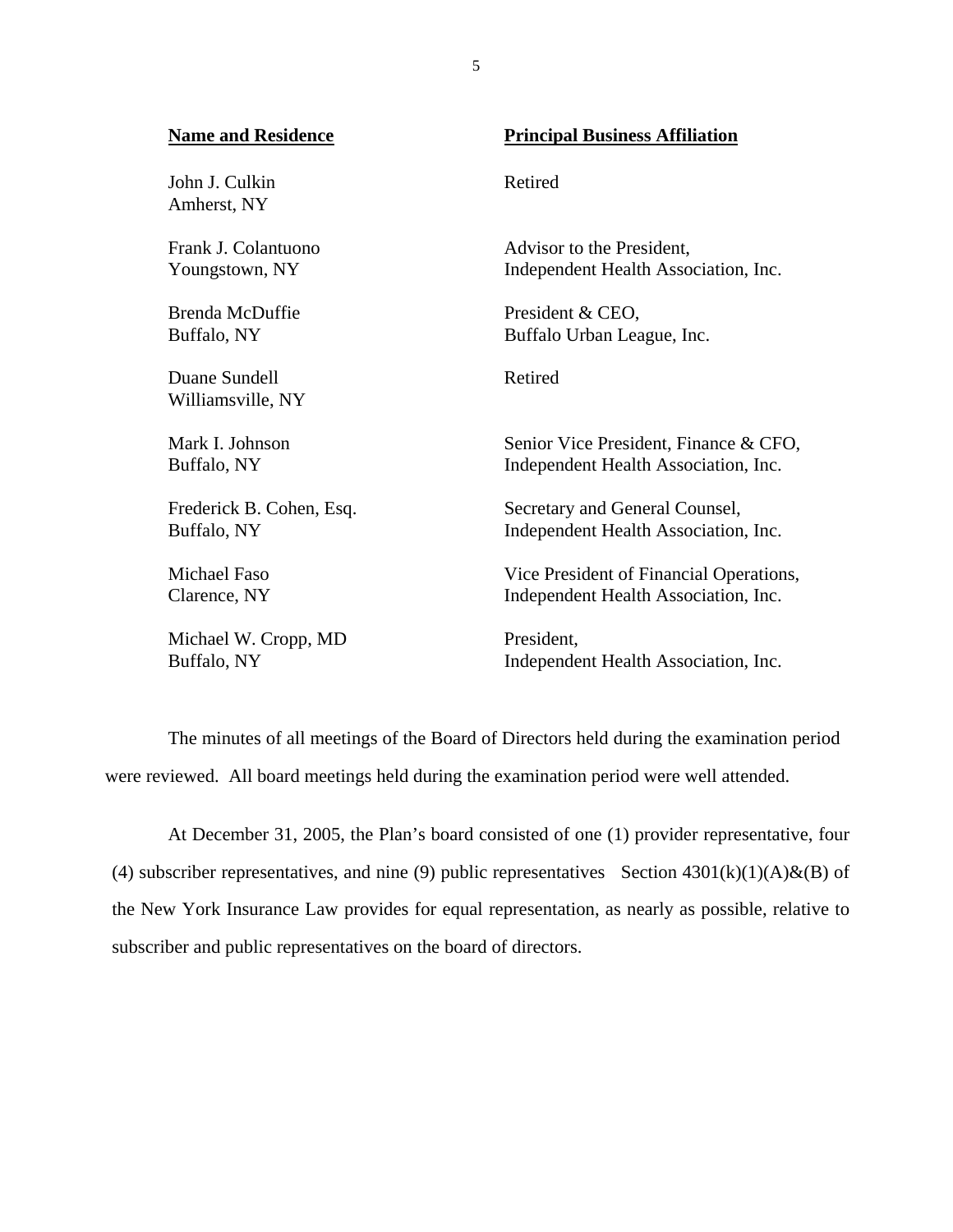It is recommended that the number of directors on the Plan's board representative of subscribers and the number of directors representative of the public be as equal as possible in compliance with Section  $4301(k)(1)(A) & (B)$  of the New York Insurance Law.

 Management reports, essential to the operations of the Plan were provided to the management of the HMO during the period under review. The Plan has complied with the requirements of Circular Letter 9 (1999) relative to the maintenance of procedures manuals.

The principal officers of the Plan, at December 31, 2005, were as follows:

**Name** Title

 Frank J. Colantuono Chairperson Vacancy Vice-Chairperson Michael W. Cropp, MD<br>Frederick B. Cohen<br>Secretary Michael Faso

Mark Johnson Second Vice-Chairperson Secretary and General Counsel<br>Treasurer

 A review of the Plan's minutes of meetings indicated that the position of Vice-Chairperson has been vacant since the end of 1998. As of December 31, 2006 the position was still vacant.

Article IV, Section 4.01 of the Plan's by-laws states:

"The Officers of the Corporation shall be a Chairperson, Vice-Chairperson, Second Vice-Chairperson, President, Secretary Director of Finance, and such other Officers as the Board of Directors may from time to time elect or appoint."

It is recommended that the Plan fill the position of Vice-Chairperson in accordance with its by-laws.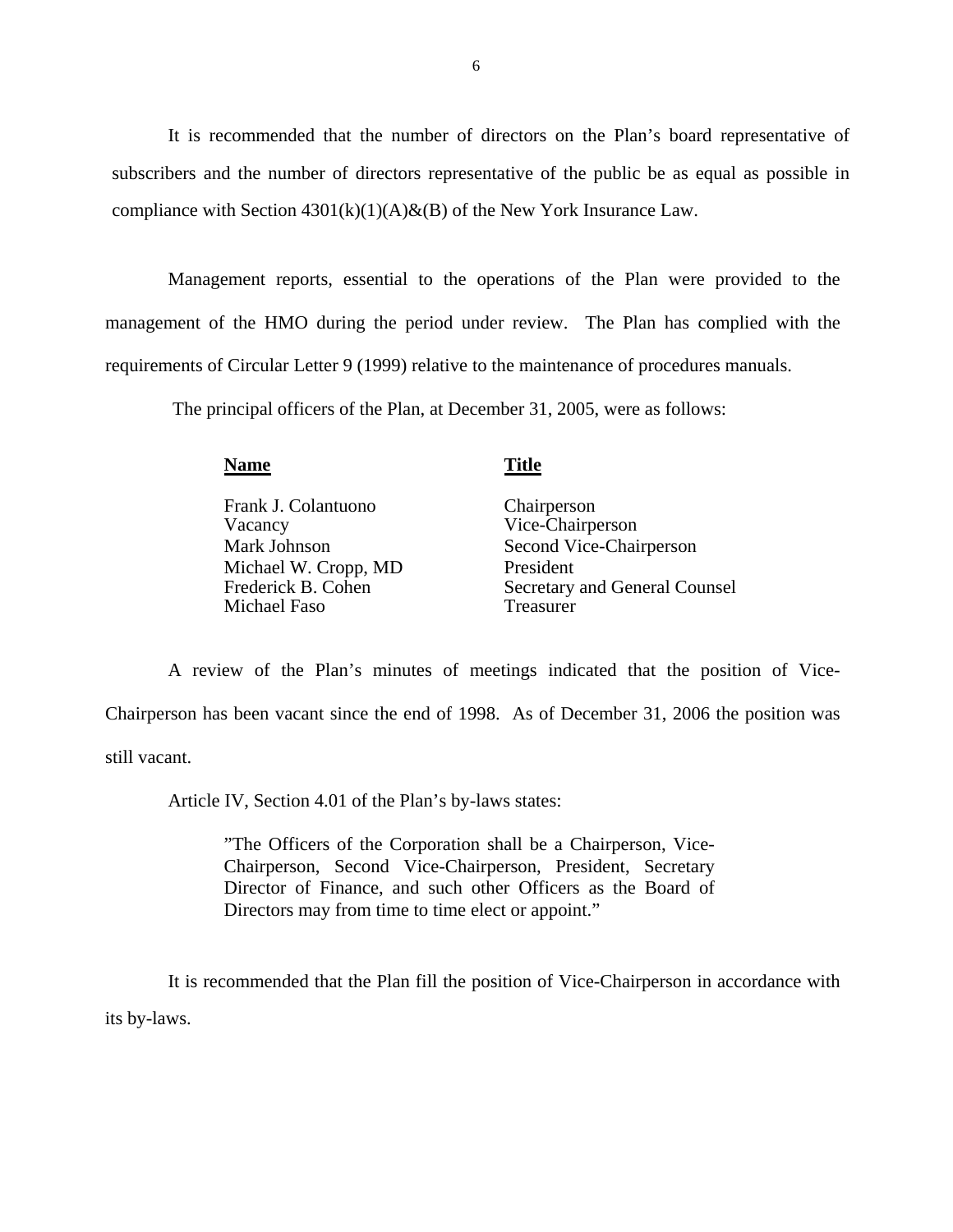#### **B. Territory and Plan of Operation**

The Plan is licensed to do business as a non-profit health service corporation within this State pursuant to the provisions of Article 43 of the New York Insurance Law.

As of December 31, 2005, IHBC provided comprehensive hospital and medical, PPO medical, consumer directed, prescription drug, and dental benefits to its members. The Plan also provided point of service (POS) benefits to eligible members of Independent Health Association (IHA). The following is a brief description of the major products offered by IHBC as of December 31, 2005:

Encompass Plus – provides point of service benefits.

Passport Plan – a medical health plan which provides nationwide coverage by means of network contracting with two national provider networks.

Passport Plan Select - a preferred provider organization product which provides for members to receive comprehensive coverage nationwide by means of contracts with two national networks.

Easy Access - a preferred provider organization product.

Traditional - plan that offers the member comprehensive health coverage.

IDirect – a Health Savings Account (HSA) qualified plan, subject to annual deductibles.

Medicare PPO - provides Title XVIII Medicare PPO coverage.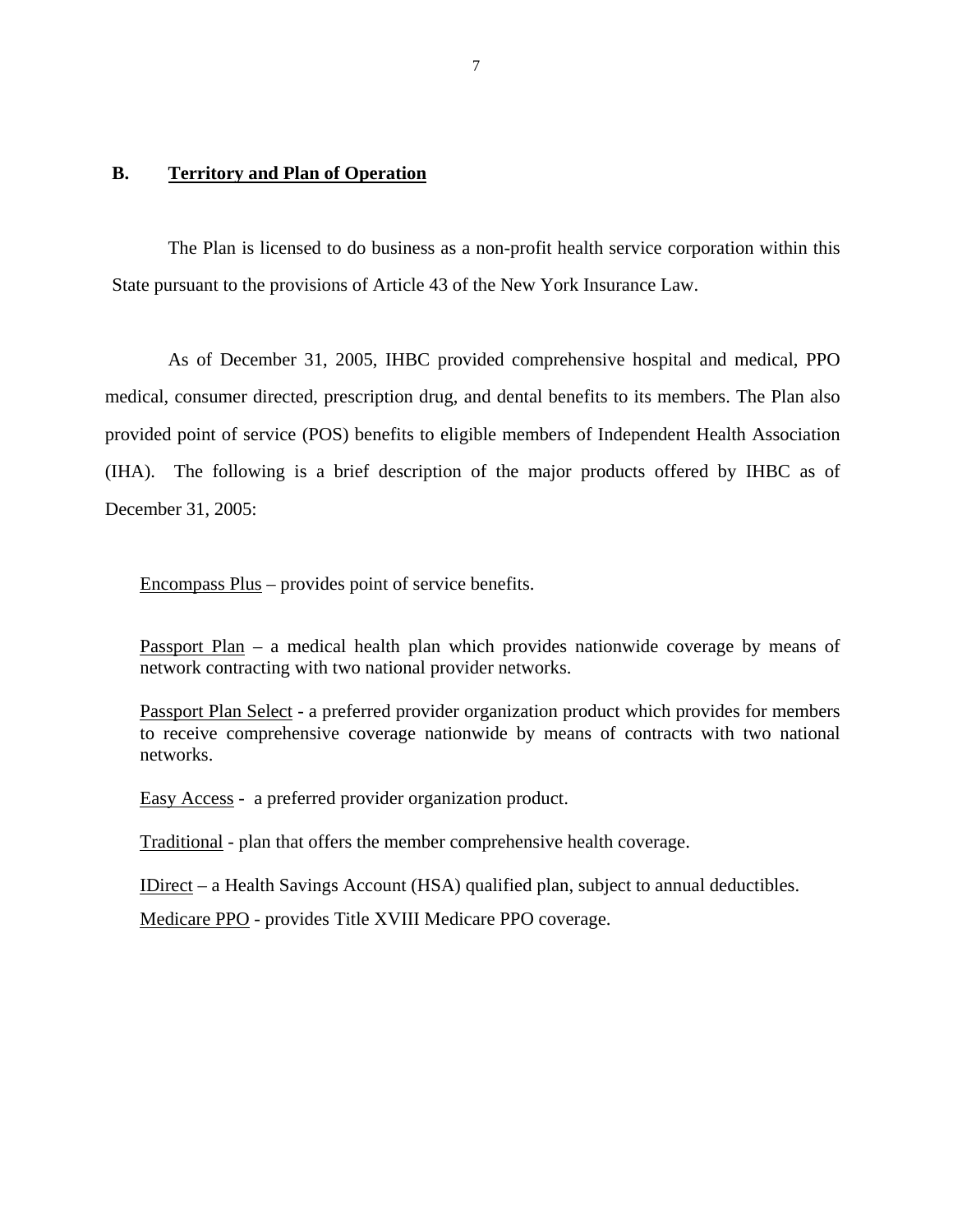The Plan, as of December 31, 2005 wrote business in New York State only. The following shows the Plan's direct written premiums and enrollment during the examination period:

| Year | Direct Written Premium | Enrollment |
|------|------------------------|------------|
| 2001 | 9,705,447              | 25,563     |
| 2002 | 1,782,754              | 20,728     |
| 2003 | 3,190,802              | 23,318     |
| 2004 | 29,510,276             | 45,345     |
| 2005 | 84,587,980             | 74,852     |

 As noted above, the Plan's enrollment has increased dramatically due to the growth of its experience rated products and other indemnity products detailed earlier.

## **C. Reinsurance**

At December 31, 2005, the Plan had the following excess of loss reinsurance program in effect for its commercial and Title XVIII Medicare risk business:

Hospital inpatient

Excess of loss 85% of \$750,000 excess of \$150,000 of expenses per member, per contract year

#### Medicare risk inpatient

 Excess of loss one layer: 85% of \$400,000 excess of \$100,000 per member, per contract year.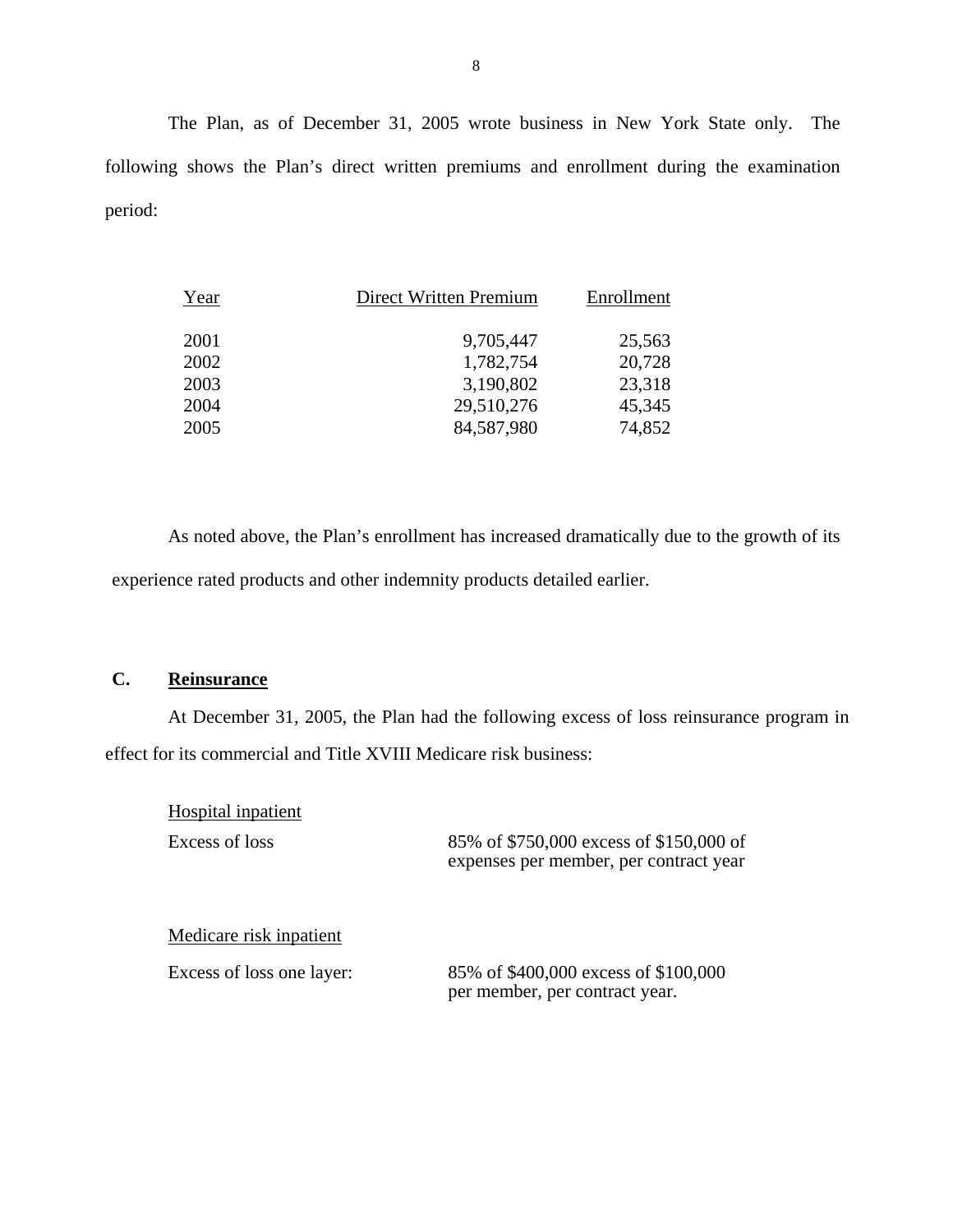All of the above are part of one contract with Mason Insurance Company, Ltd., an unauthorized reinsurer and subsidiary of IHA.

 The maximum reinsurance reimbursement payable under the hospital inpatient contract is \$425,000 of covered expenses per member, per contract year. In addition, the maximum reinsurance reimbursement payable under the Medicare risk contract is \$255,000 of covered expenses per member, per contract year.

It should be noted that a review of the above reinsurance contract indicated that it contained the insolvency clause required by Section  $1308(a)(2)(A)(i)$  of the New York Insurance Law.

A review of the asset, amounts recoverable from reinsurers, indicated that the Plan was not properly accounting for this asset. Since the amount recoverable is from an unauthorized reinsurer, it should be recorded as a non-admitted asset unless a letter of credit is established in accordance with the NAIC's SAP 61. After meeting with the Plan, it was agreed that rather than set up the letter of credit, the Plan would treat the amount recoverable from its reinsurer as a non-admitted asset in future annual statement filings. This is consistent with the requirements of SAP 61 which states:

> "If the reinsurer is not authorized to do business, or is not otherwise approved, the reinsurance is considered unauthorized."

It is recommended that IHBC comply with the requirements of NAIC SAP 61 and nonadmit reinsurance recoverables from Mason Insurance Company, an unauthorized reinsurer, in its future annual statement filings.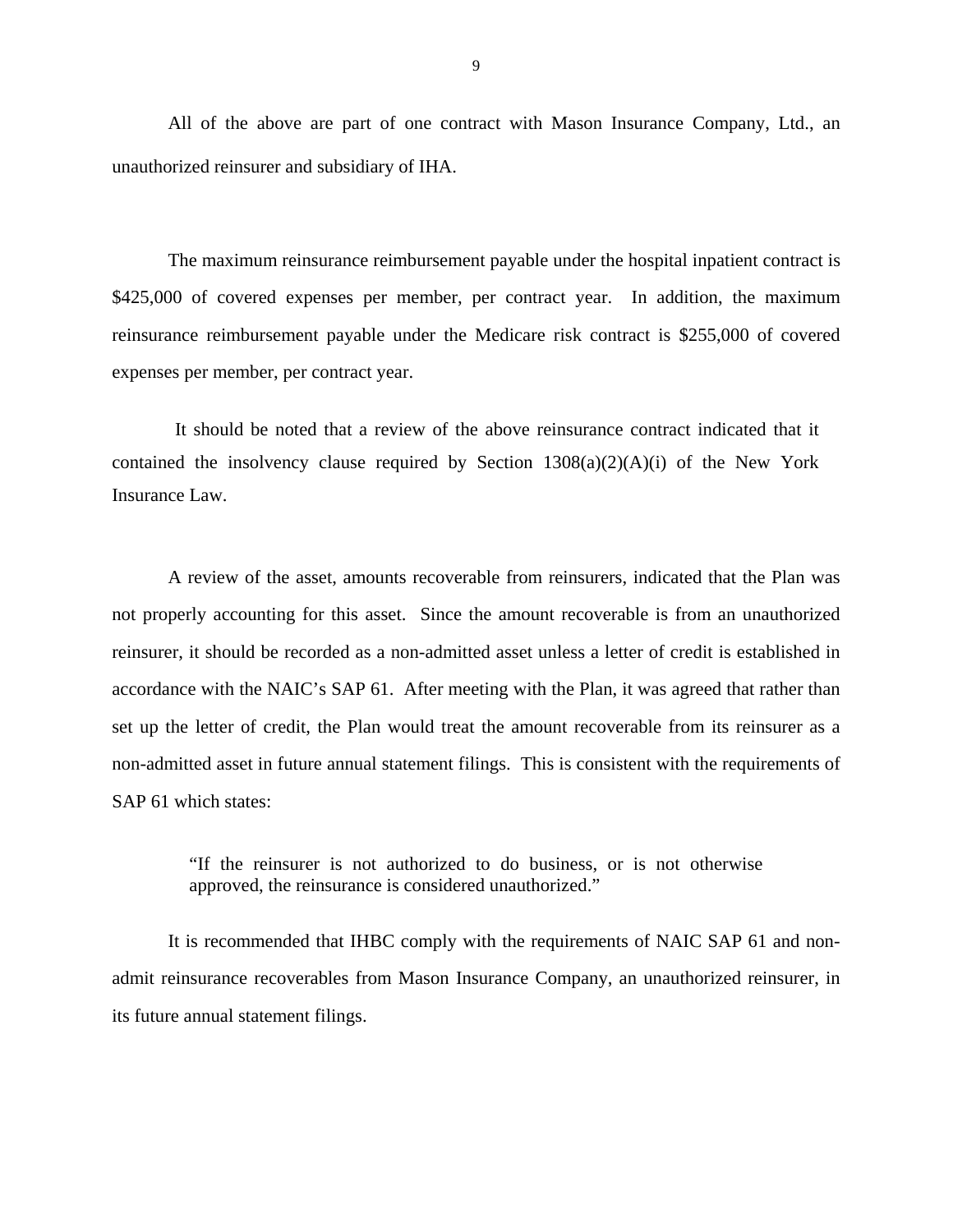#### **D. Holding Company System**

 The following chart depicts the Plan and its relationship to its major affiliates as of December 31, 2005:

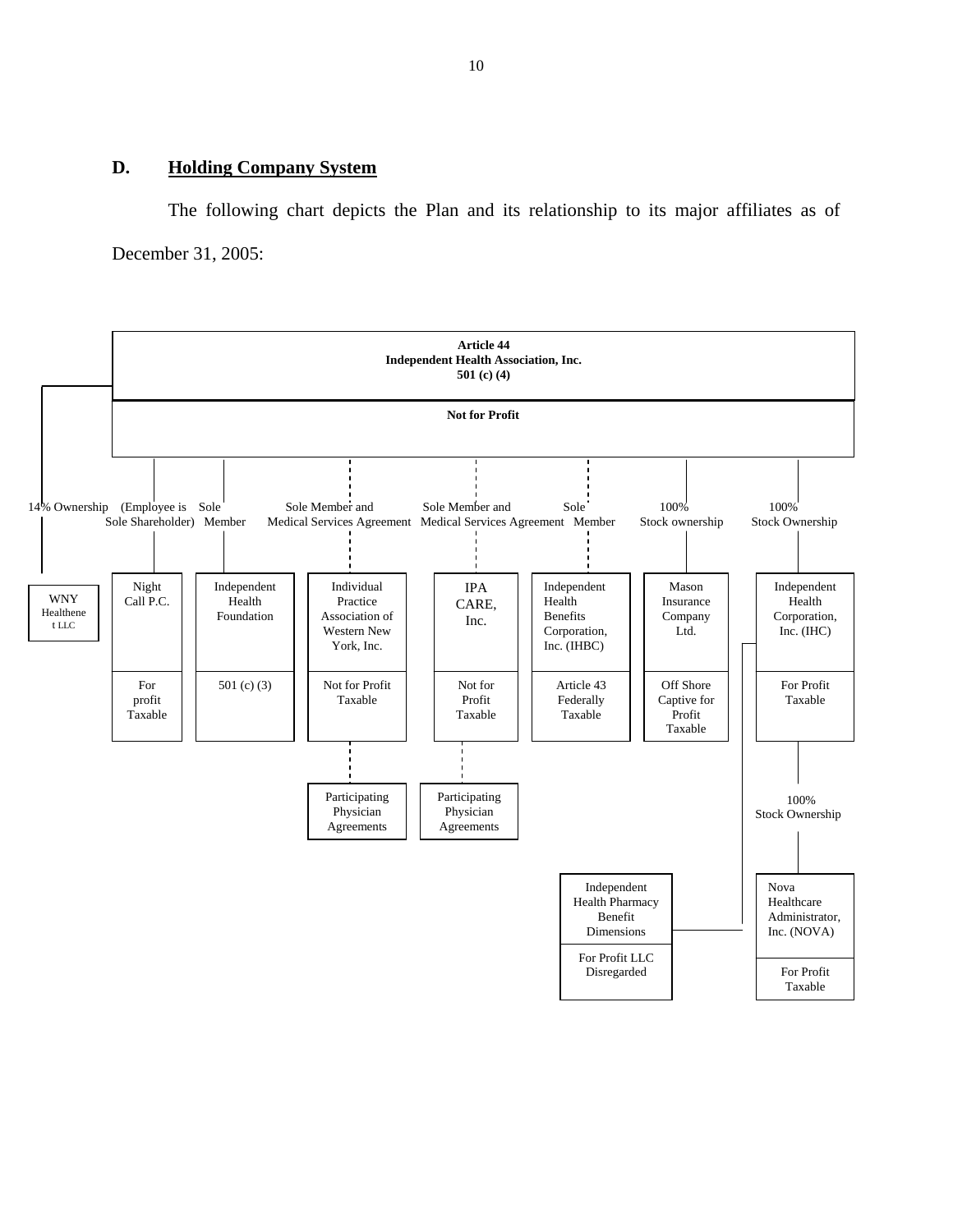#### **Independent Health Association, Inc. (IHA)**

IHA, as of December 31, 2005 was the sole member of Independent Health Benefits Corporation. IHBC was created as joint venture by IHA and Capital District Physicians' Health Plan, each a health maintenance organization licensed under Article 44 of the New York Public Health Law.

In 1998, IHA, pursuant to agreement became the sole member of Integrated Benefits Corporation. Subsequently, in 2001 the name of the corporation was changed to its present name, Independent Health Benefits Corporation.

During the period under examination, the following Section 1307 loans were made by IHA to IHBC:

| Date Issued       | Amount      |
|-------------------|-------------|
| December 30, 2004 | \$3,000,000 |
| June 30, 2005     | \$4,000,000 |

It should be noted that both of the above Section 1307 loans were approved by this Department. As provided in Section 1307, repayment of principal and interest shall only be made out of free and divisible surplus, subject to the prior approval of the Superintendent of Insurance.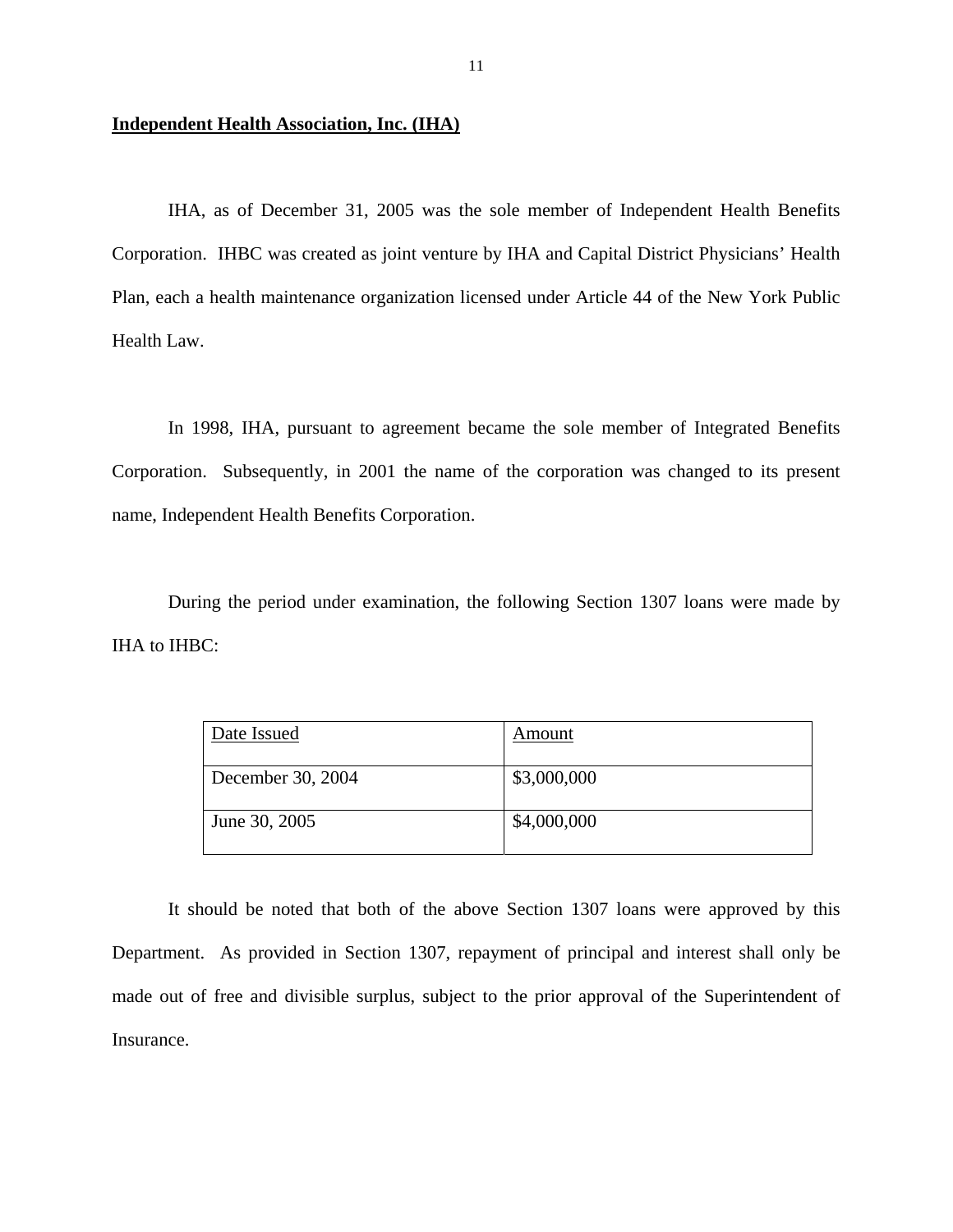An examination of IHA was conducted in conjunction with the examination of IHBC. A separate report on examination has been issued relative to IHA.

#### **Independent Health Corporation (IHC)**

IHC is a for-profit, wholly owned subsidiary of IHA, which offers self-funded service administration, manages self-funded insurance plans, provides pharmacy benefit management services, flexible spending accounts, and administers a contract providing printing services to IHA's affiliates and others.

#### **Pharmacy Benefit Dimensions, LLC**

Effective August 9, 2005, Pharmacy Benefit Dimensions, LLC was organized to provide pharmacy benefit management services to employers who maintain employee health and welfare plans. IHC is its sole member.

#### **NOVA HealthCare Administrators, Inc. (NOVA)**

NOVA is a for-profit, wholly owned subsidiary of IHC, which offers self-funded administration services, manages self-funded plans, pharmacy benefit management, and flexible spending accounts.

### **Mason Insurance Company, Ltd. (Mason)**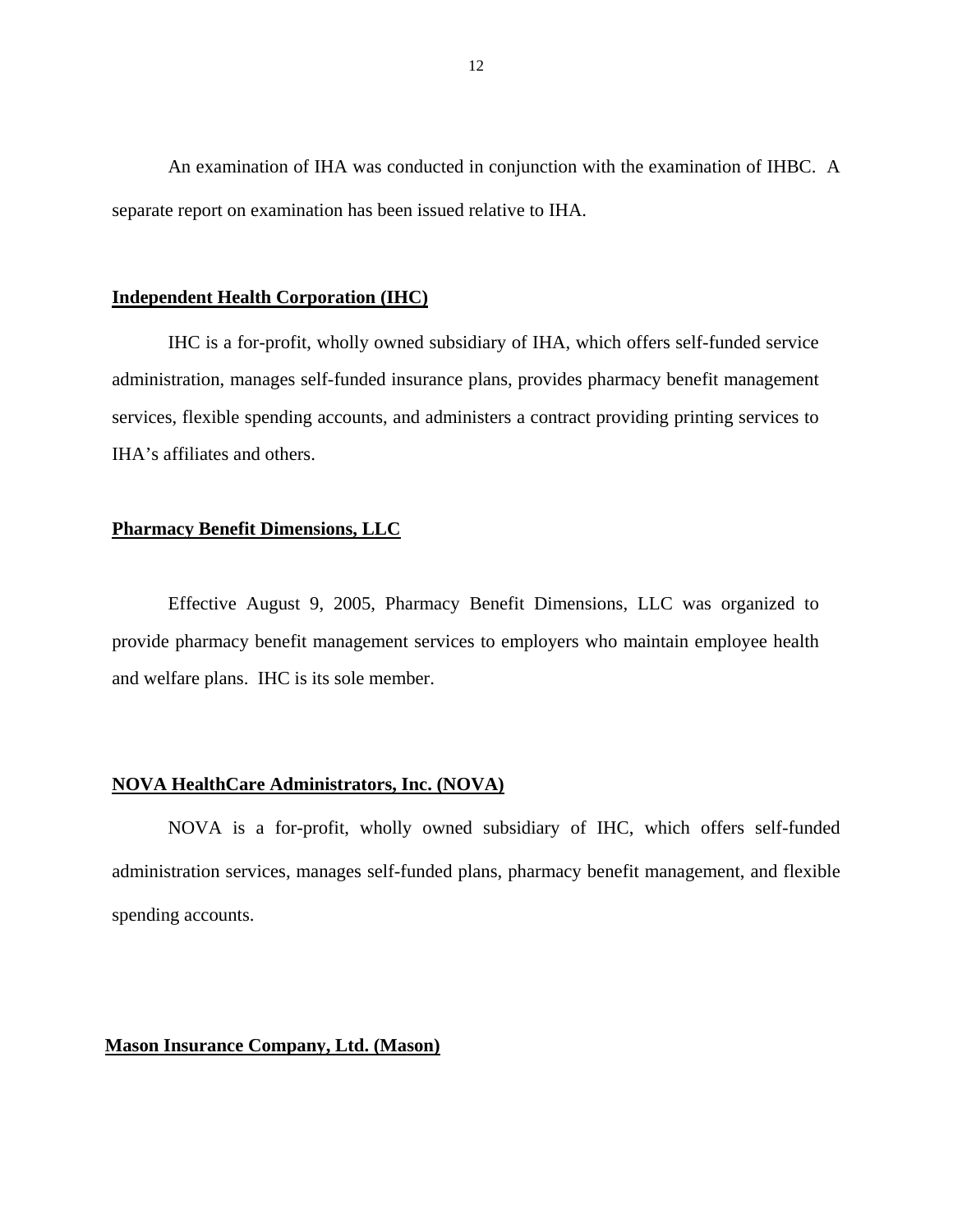Mason is a wholly owned subsidiary of IHA which operates as a captive reinsurance company, domiciled in Hamilton, Bermuda. Mason began operations in 1992 and reinsures claims of IPA/WNY, IPA Care, and IHBC.

#### **Independent Health Foundation, Inc. (IHF)**

On April 20, 1992, Independent Health Foundation, Inc. was formed under Section 402(d) of the Not-For-Profit Corporation Law for the principal purpose of promoting and supporting the health of the community and the activities of IHA. The sole member of the corporation is Independent Health Association, Inc.

#### **Individual Practice Association of Western New York, Inc. (IPA/WNY)**

 IPA/WNY is a not-for-profit taxable entity for federal and New York State purposes in which IHA is the sole corporate member. IPA/WNY has contractual arrangements with IHA to provide and/or arrange medical and pharmaceutical services to IHA's subscribers, including Medicare eligible participants, who reside primarily in the local geographic region. In return, IPA/WNY receives a monthly capitation fee and various administrative services provided by IHA.

#### **IPA Care, Inc.(IPA/CARE)**

IPA/CARE is a not-for-profit, taxable entity for federal and New York State purposes in which IHA is the sole member corporation. IPA/CARE has contractual arrangements with IHA to provide and/or arrange medical services to IHA's Medicaid eligible participants, who reside in Erie and Niagara Counties of New York State. In return, IPA/CARE receives a monthly capitation fee and various administrative services provided by IHA.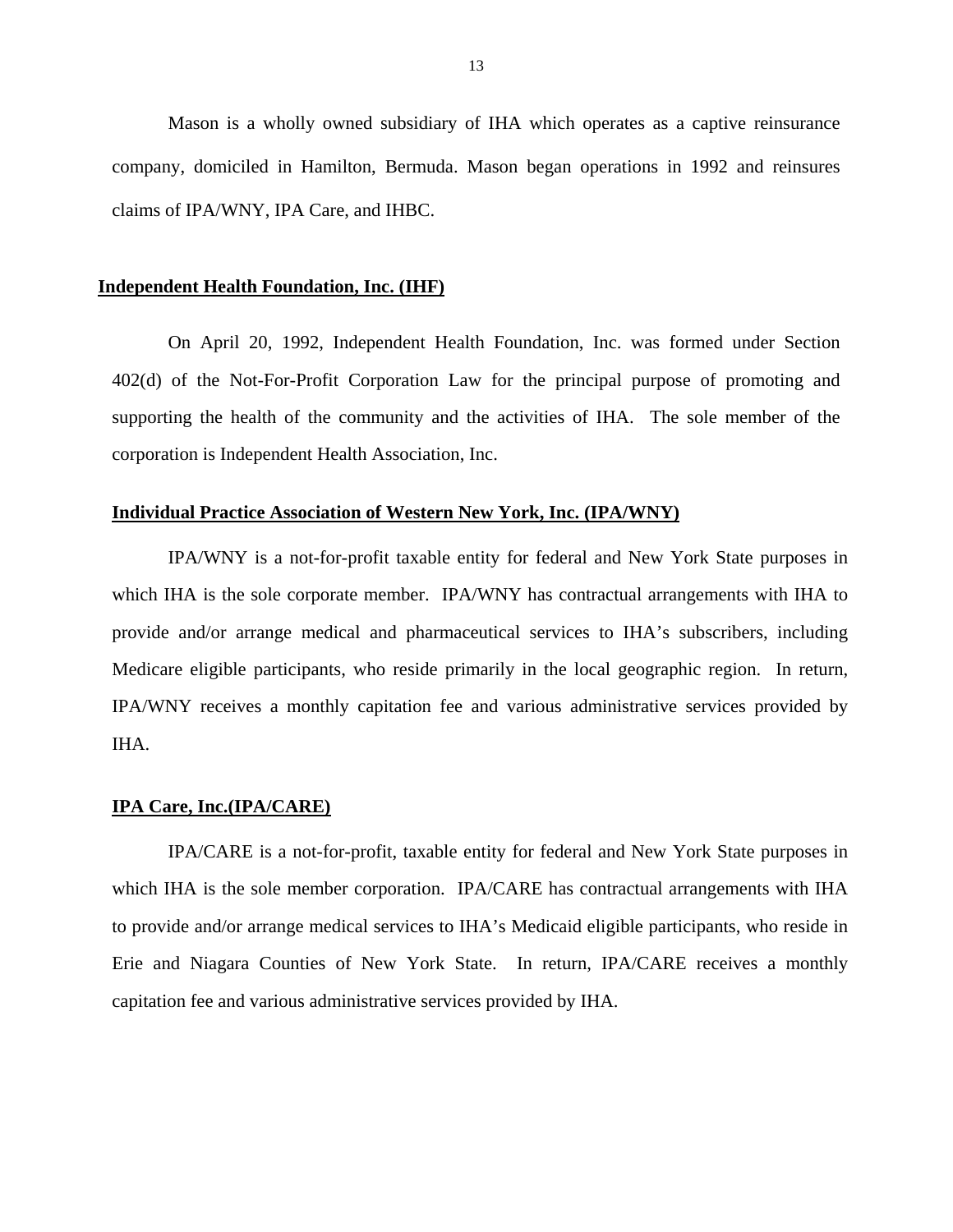## **E**. **Administrative Services Agreement**

 On October 19, 1995, IHBC entered into an Administrative Services Agreement with its affiliate, IHA. According to this agreement, various services are provided to IHBC by IHA including, but not limited, to the following:

- a) Financial, legal, internal operations, management information systems, marketing consultation and health care services as necessary for the economical operation of IHBC
- b) Develop, revise and refine new health care services products, systems, policies, procedures and software to support and enhance the business of IHBC.
- **c)** Such other services, including but not limited to health care services, as IHBC may from time to time request.

### **F. Underwriting Ratios**

 The underwriting ratios presented below are on an earned-incurred basis and encompass the January 1, 2001 to December 31, 2005 period covered by this examination:

|                                      | Amount        | Ratio  |
|--------------------------------------|---------------|--------|
| Claims incurred                      | \$111,444,889 | 83.5%  |
| Claims adjustment expenses incurred  | 8,317,390     | 6.2%   |
| Other underwriting expenses incurred | 7,942,983     | 5.9%   |
| Net underwriting gain                | 5,885,596     | 4.4%   |
| Premiums earned                      | \$133,590,858 | 100.0% |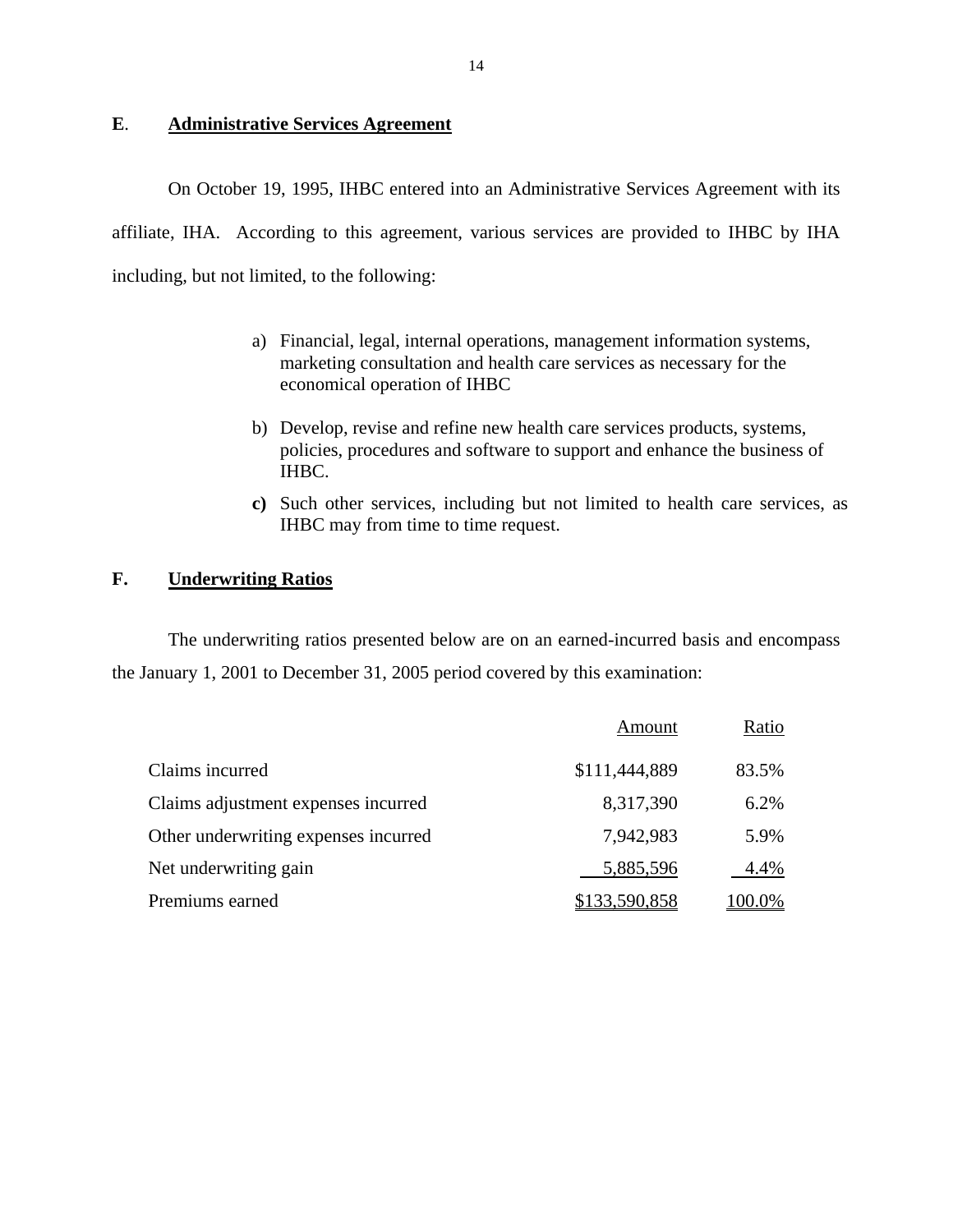#### **G. Accounts and records**

A review of the Plan's accounts and records revealed the following:

#### Allocation of Expenses

 The prior report on examination included a comment noting that the Plan did not provide documentation of comprehensive studies relative to the allocation of expenses among its expense categories during the examination period. A review of the Plan's allocation of expenses among its expense categories during the current examination period revealed that although there was improvement over the methodologies used in the prior period, there was still need of further improvement. Subsequent to the examination period, after meeting with several of the Plan's representatives, the Plan made some revisions to its methodology for the allocation of expenses among its expense categories however, the comprehensive studies were still lacking.

 It is once again recommended that the Plan make appropriate studies relative to the allocation of expenses in future statements to this Department.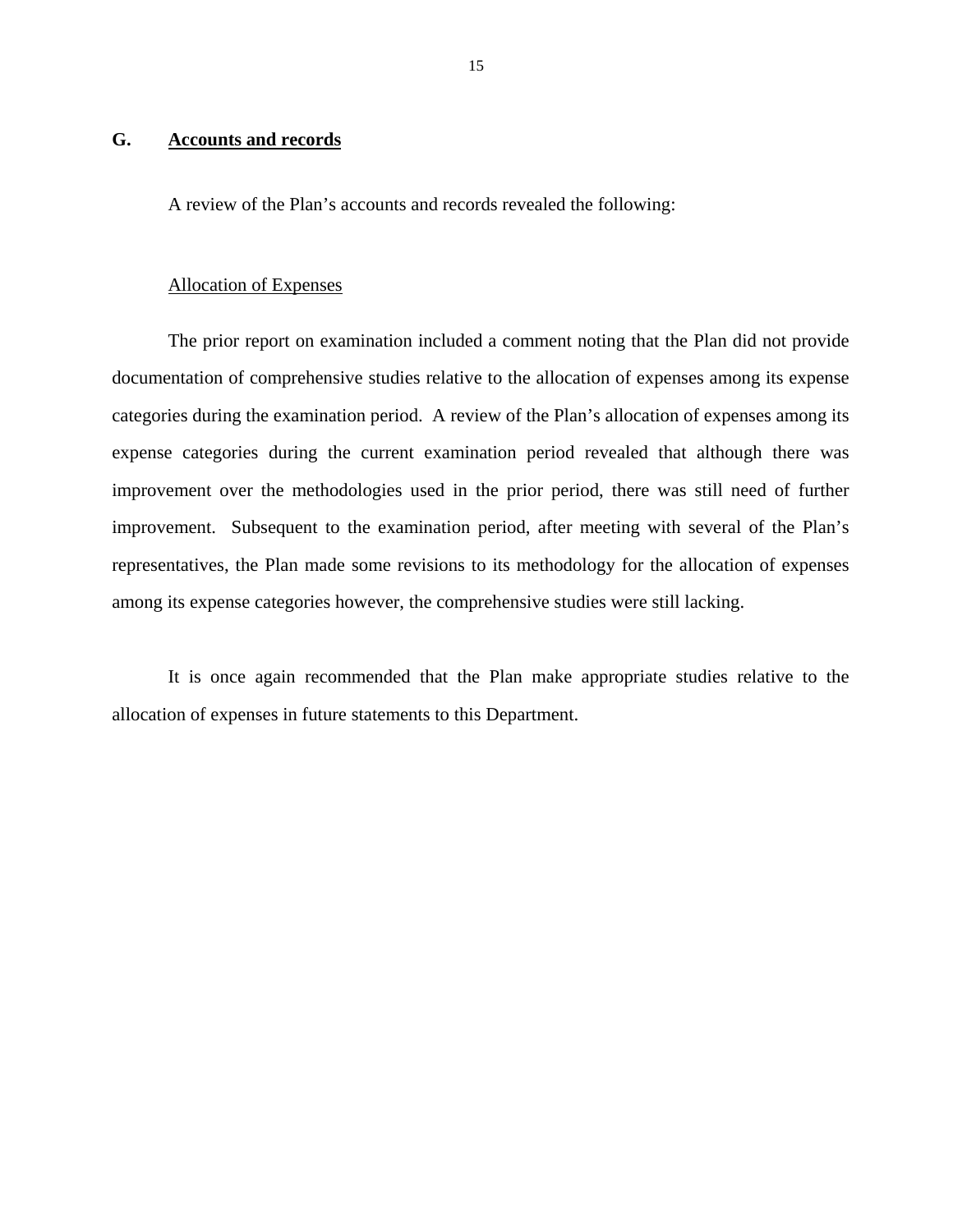## 4**. FINANCIAL STATEMENTS**

## **A. Balance Sheet**

 The following shows the assets, liabilities and surplus as determined by this examination as of December 31, 2005. This statement is the same as the balance sheet filed by the Plan.

|                                                                                                                                                                                                          | <b>Assets</b>                                                     | Non-<br>admitted<br><b>Assets</b> | <b>Net Admitted</b><br><b>Assets</b>                                      |
|----------------------------------------------------------------------------------------------------------------------------------------------------------------------------------------------------------|-------------------------------------------------------------------|-----------------------------------|---------------------------------------------------------------------------|
| <b>Assets</b>                                                                                                                                                                                            |                                                                   |                                   |                                                                           |
| Cash, cash equivalents and short-term investments<br>Investment income due and accrued<br>Uncollected premiums<br>Reinsurance recoverable<br>Net deferred tax asset<br>Non-admitted assets               | \$19,759,950<br>1,397<br>730,384<br>58,953<br>1,100,000<br>33,235 | 114,362<br><u>33,235</u>          | \$19,759,950<br>1,397<br>616,022<br>58,953<br>1,100,000                   |
| Total assets                                                                                                                                                                                             | \$21,683,919                                                      | 147,597                           | \$21,536,322                                                              |
| Liabilities                                                                                                                                                                                              |                                                                   |                                   |                                                                           |
| Claims unpaid<br>Unpaid claims adjustment expenses<br>Premiums received in advance<br>General expenses due and accrued<br>Amounts due to parent, subsidiaries and affiliates<br><b>Total liabilities</b> |                                                                   |                                   | \$6,894,338<br>541,000<br>75,182<br>1,149,055<br>1,052,725<br>\$9,712,300 |
| <b>Surplus</b>                                                                                                                                                                                           |                                                                   |                                   |                                                                           |
| Surplus notes<br>Statutory reserve fund<br>Unassigned funds (surplus)                                                                                                                                    |                                                                   |                                   | \$8,245,000<br>10,573,498<br>(6,994,476)                                  |
| Total surplus                                                                                                                                                                                            |                                                                   |                                   | \$11,824,022                                                              |
| Total liabilities and surplus                                                                                                                                                                            |                                                                   |                                   | \$21,536,322                                                              |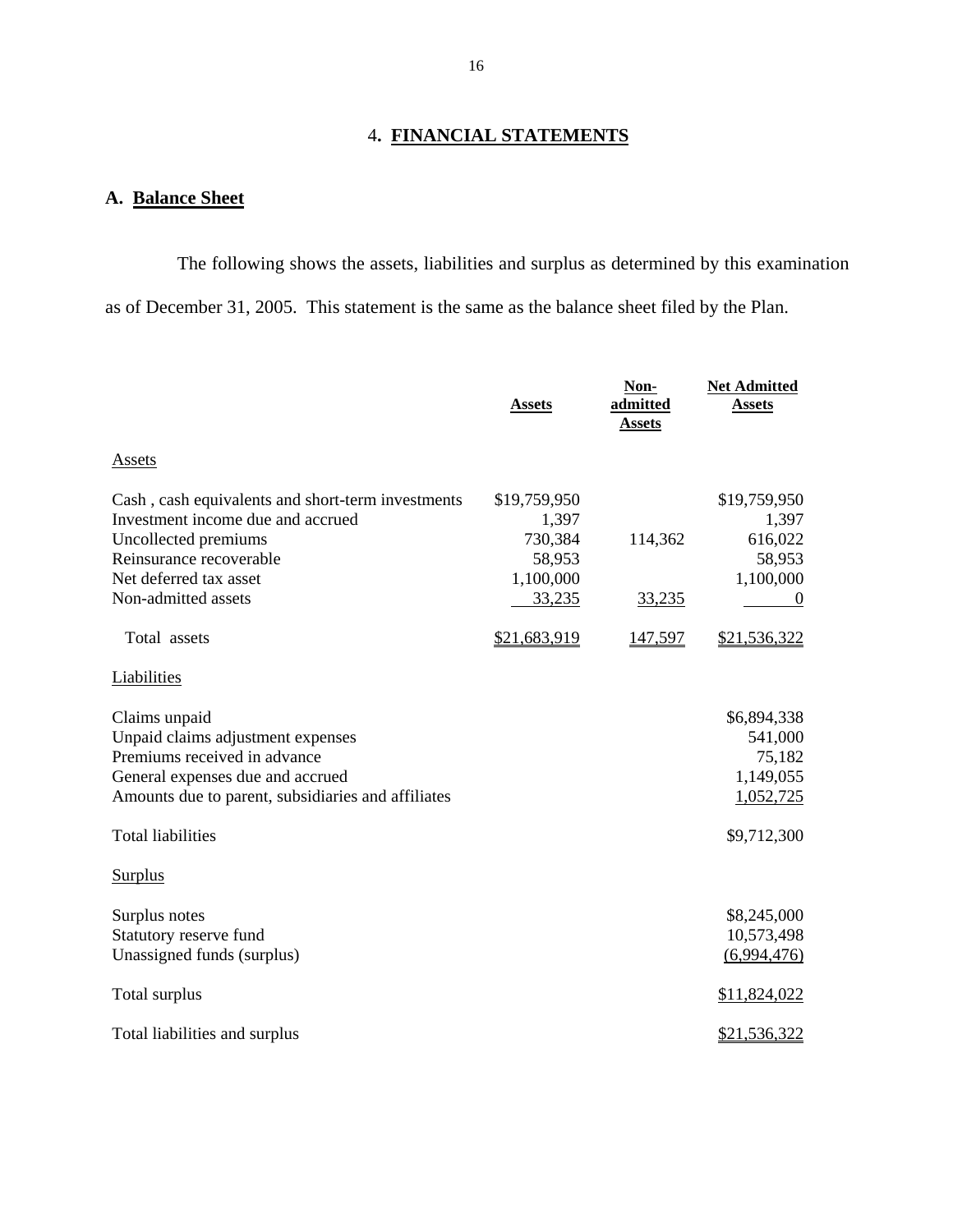Note 1: No liability appears on the above statement for loans principal in the amount of \$8,245,000 and interest accrued thereon of \$415,925. The loans were granted pursuant to the provisions of Section 1307 of the New York Insurance Law. As provided in Section 1307, repayment of principal and interest shall only be made out of free and divisible surplus, subject to approval of the Superintendent of Insurance of the State of New York

Note 2: The Internal Revenue has not audited the Plan. The examiner is unaware of any potential exposure of the Plan to any tax assessment and no liability has been established herein relative to any contingency.

Note 3: The Balance Sheet shown above includes no provision for distributions from the Demographic and Specified Medical Condition Pools. On December 6, 2005, IHBC received a settlement for years 1999 to 2004 as a distribution from the Specified Medical Condition Pool in the amount of \$19,545.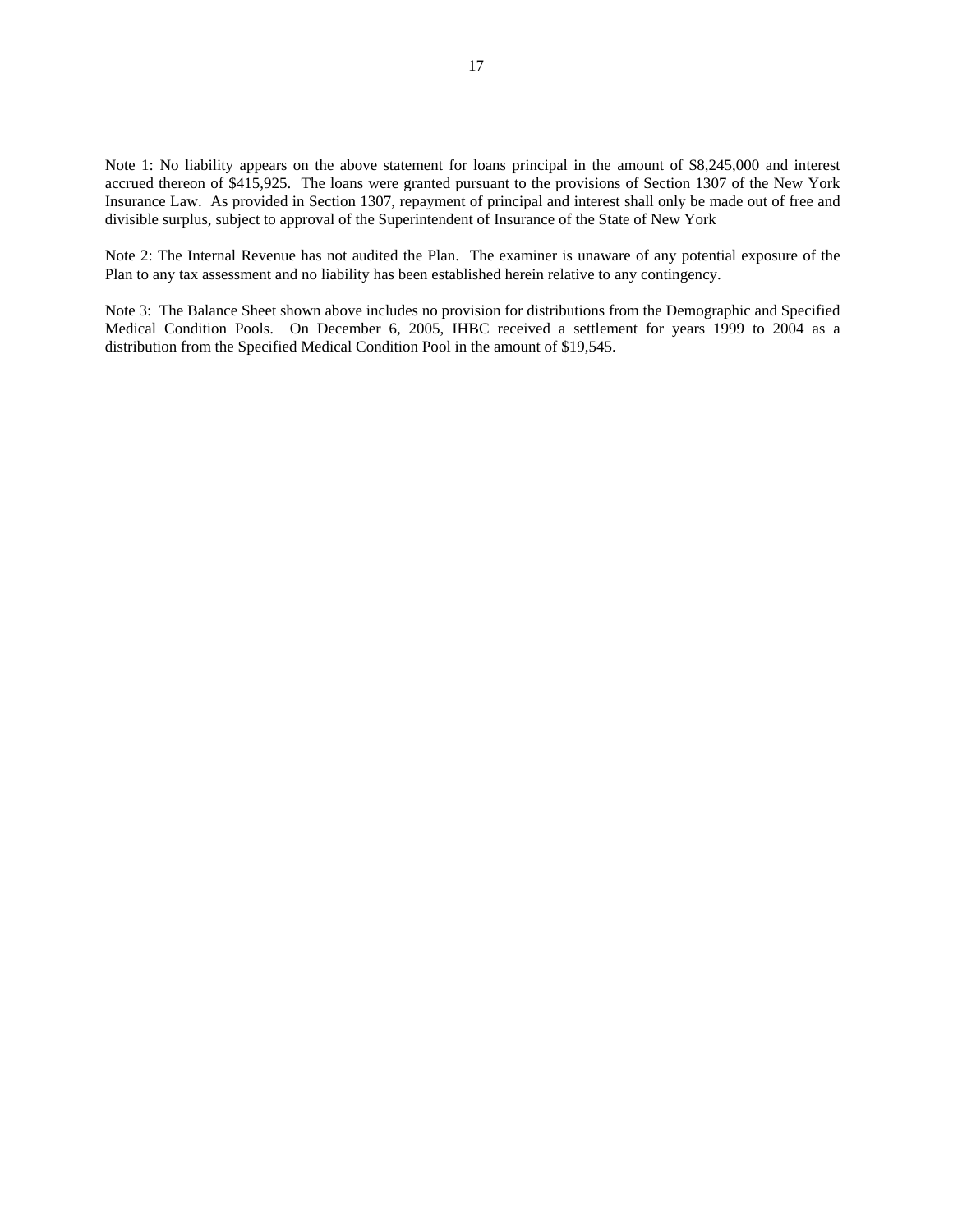## **B. Statement of Revenues and Expenses**

For the period, January 1, 2001, through December 31, 2005, reserves and unassigned

funds increased \$9,057,616 detailed as follows:

| Income                                                      |               |               |
|-------------------------------------------------------------|---------------|---------------|
| Net premium income                                          | \$133,590,858 | \$133,590,858 |
| Total revenues                                              |               |               |
| <b>Expenses</b>                                             |               |               |
| Hospital/medical benefits                                   | \$86,148,505  |               |
| Other professional services                                 | 36,945        |               |
| Prescription drugs                                          | 21,676,012    |               |
| Aggregate write-ins for other medical and hospital          | 4,302,966     |               |
| Subtotal                                                    | 112,164,428   |               |
| Net reinsurance recoveries                                  | 719,539       |               |
| Total hospital and medical                                  | 111,444,889   |               |
| Claims adjustment expenses                                  | 8,317,390     |               |
| General administrative expenses                             | 7,942,983     |               |
| Total underwriting deductions                               |               | 127,705,262   |
| Net underwriting gain                                       |               | \$5,885,596   |
| Net investment income earned                                |               | 368,505       |
| Aggregate write-ins for other income and expenses           |               | 8,274         |
| Net income before federal and foreign income taxes incurred |               | 6,262,375     |
| Federal and foreign income taxes incurred                   |               |               |
|                                                             |               | 2,687,677     |
| Net income                                                  |               | 3,574,698     |

## **Change in Surplus**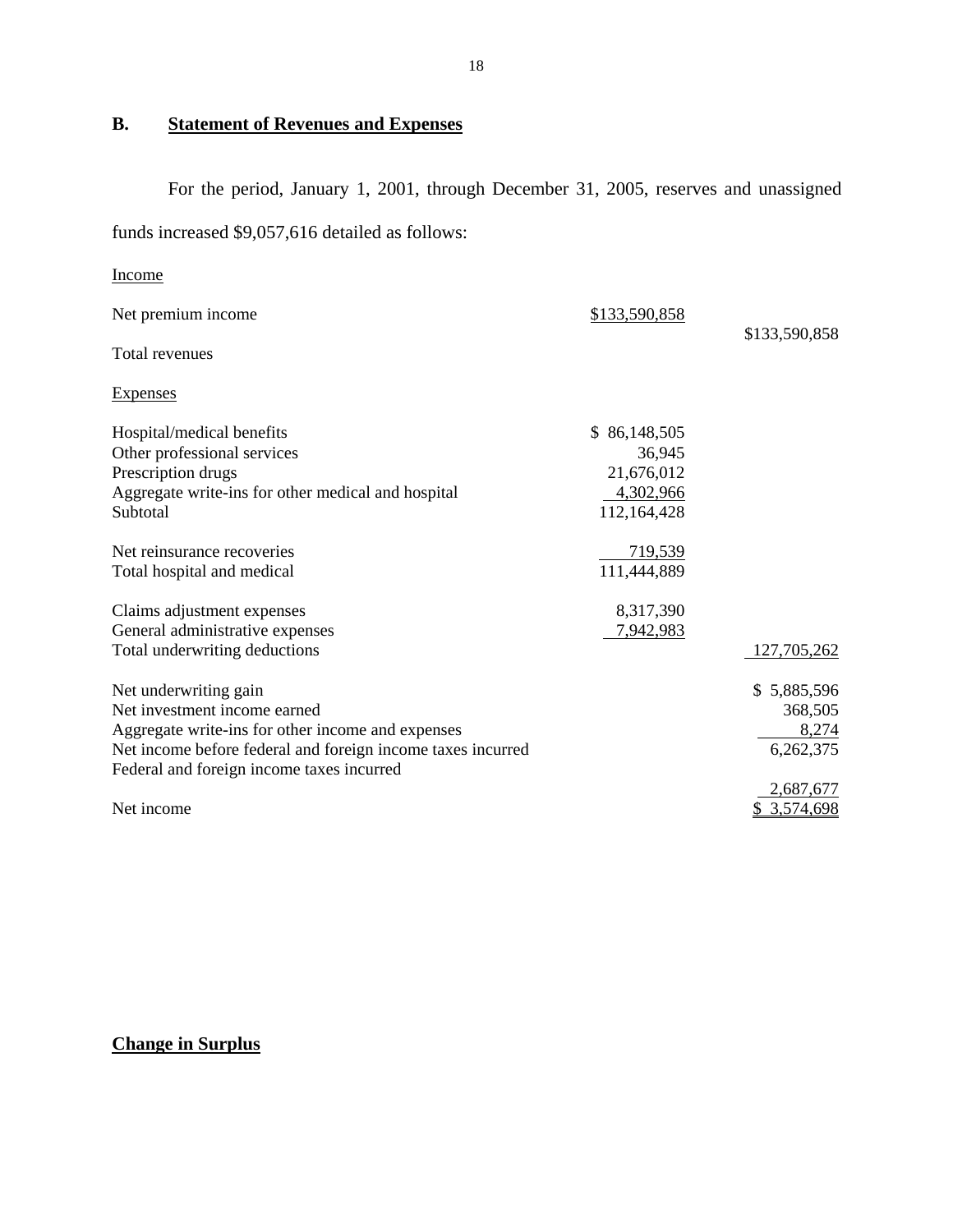| of December 31, 2000                                                     |                  |               | \$2,766,406  |
|--------------------------------------------------------------------------|------------------|---------------|--------------|
|                                                                          | <b>Increases</b> | Decreases     |              |
| Net income from operations                                               | \$3,574,698      | \$            |              |
| Change in net deferred income tax                                        | 1,100,000        |               |              |
| Restatement of 2004 deferred taxes                                       | 1,070,000        |               |              |
| Change in non admitted assets                                            |                  | (1,197,082)   |              |
| Change in surplus notes                                                  | 4,510,000        |               |              |
| Total gains and losses                                                   | \$10,254,698     | \$(1,197,082) |              |
| Net change in capital and surplus                                        |                  |               | 9,057,616    |
| Capital and surplus per report on examination as<br>of December 31, 2005 |                  |               | \$11,824,022 |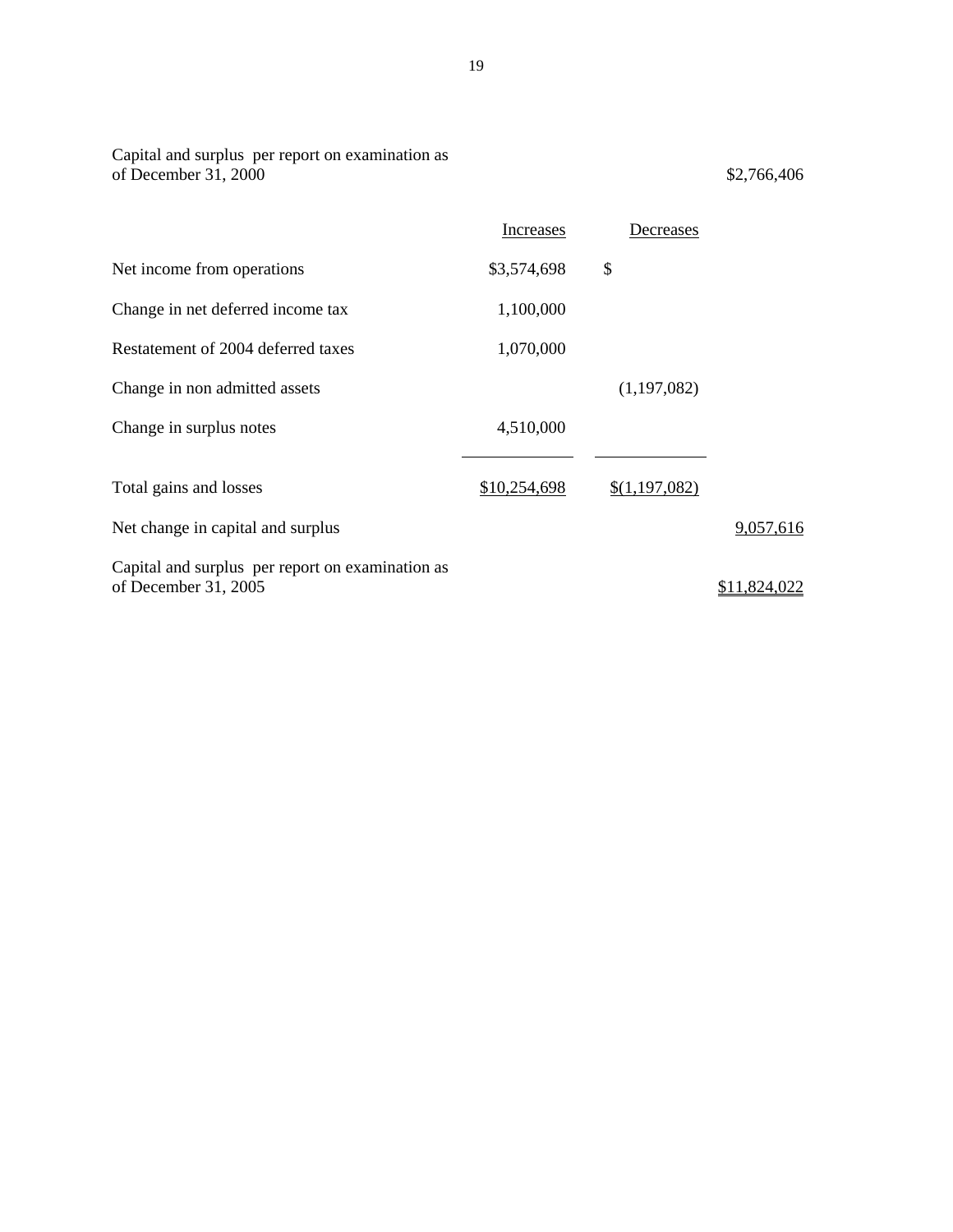#### **5. CLAIMS PAYABLE**

The examination liability of \$6,894,338 is the same as the amount reported by the Plan as filed in its December 31, 2005 annual statement.

The examination analysis was conducted in accordance with generally accepted actuarial principles and practices and was based on statistical information contained in the HMO's internal records and in its filed annual statements.

#### **6. MARKET CONDUCT ACTIVITIES**

In the course of this examination, a review was made of the manner in which the Plan conducts its business practices and fulfills its contractual obligations to policyholders and claimants. The review was general in nature and is not to be construed to encompass the more precise scope of a market conduct examination.

The general review was directed at practices of the Plan in the following major areas:

- A. Claims processing
- B. Prompt payment
- C. Utilization review
- D. Schedule M
- E. Commissions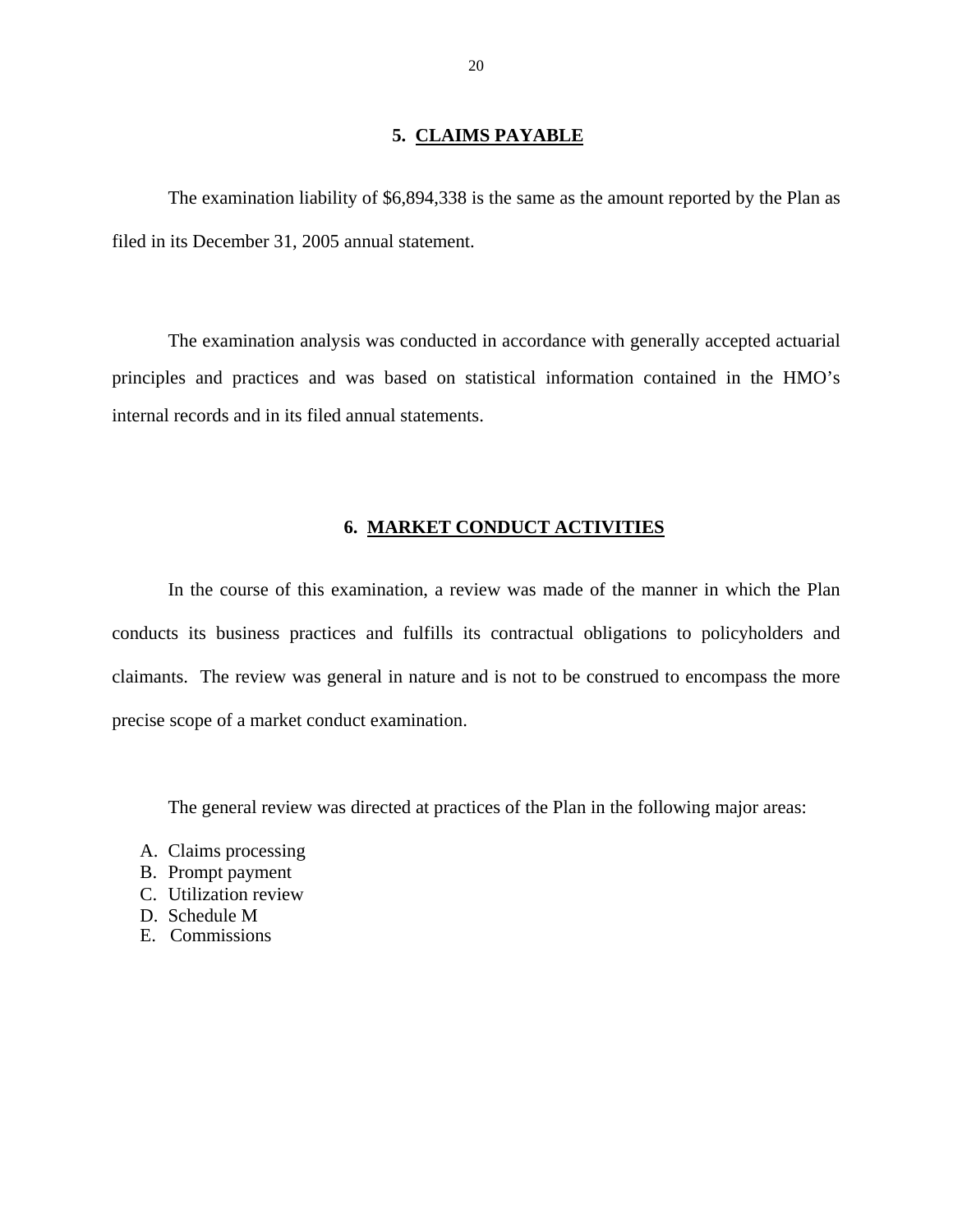#### **A. Claims Processing**

A review of the Plan's claims practices and procedures was performed. This review was performed by using a statistical sampling methodology covering the scope period in order to evaluate the overall accuracy and compliance environment of the Plan's claims processing. The review encompassed the period from January 1, 2005 through December 31, 2005. The claims tested were selected from the population of claims adjudicated during the review period.

These primary populations were divided into hospital and medical claims segments. Random samples were drawn from each of the segment groups. For purposes of this review, those medical costs characterized as Medicare, capitated, and SMC payments were excluded.

The statistical random sampling process was devised to test various attributes deemed necessary for successful claims processing activity. The objective of this sampling process was to be able to test and reach conclusions about all predetermined attributes within the selected populations, individually or on a combined basis. For example, if ten (10) attributes were being tested, conclusions about each attribute individually or on a collective basis could be concluded for each item in the sample. The following parameters were established to determine the sample size for the statistical sampling model:

### **a) Confidence Level**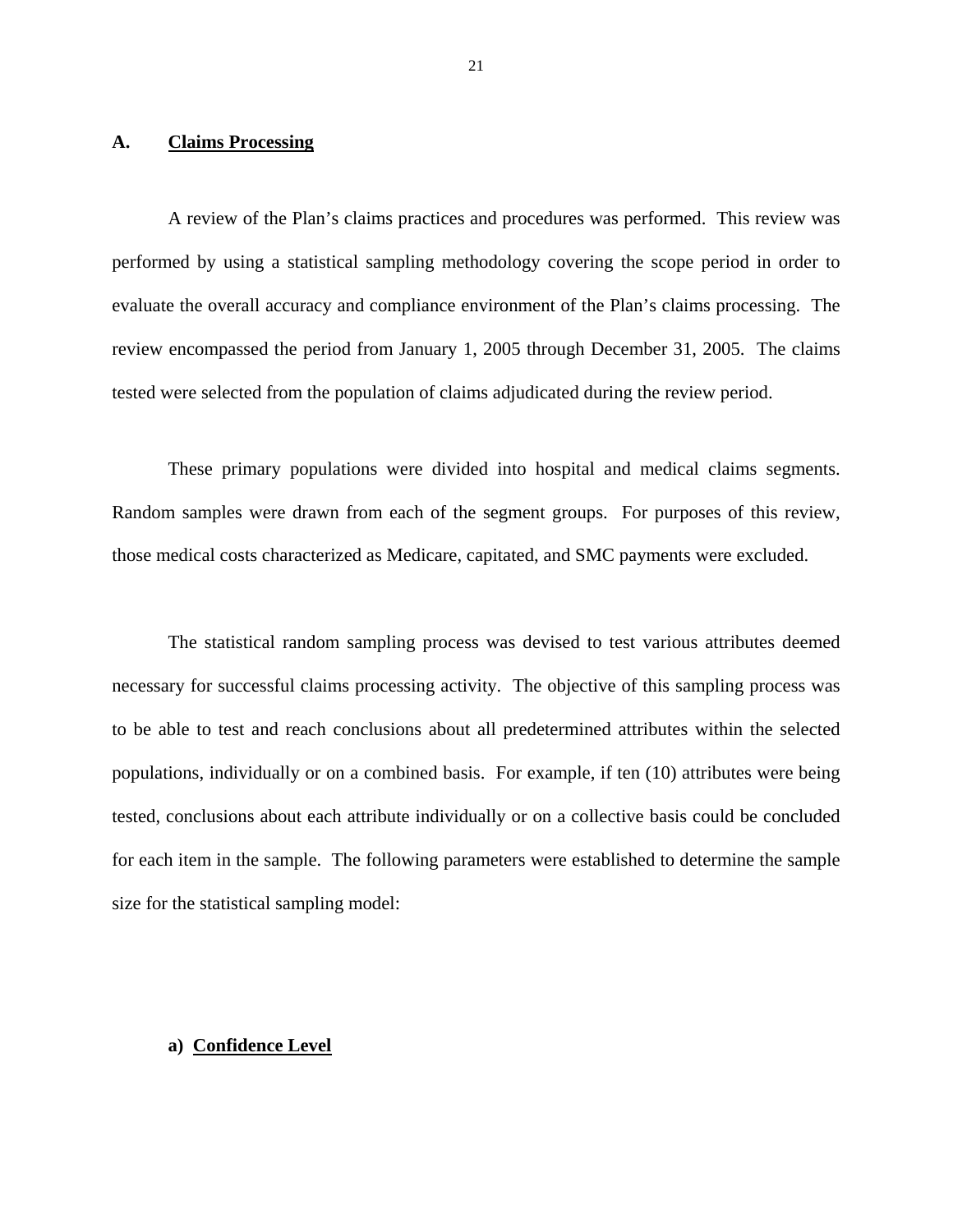The rate was set at 95%, which implies that there is a 95% chance that the sample will yield an accurate result.

#### **b) Tolerance Error**

The rate was set at 5%. It was determined that a 5% error rate would be acceptable for this sample.

#### **c) Expected Error**

It was anticipated that a 2% error rate exists in the entire population subject to sampling, which was deemed acceptable for the model design.

#### **d) Sample Size**

The sample size for each of the populations described herein was comprised of one hundred sixty seven (167) randomly selected unique claims. A second random sample of fifty (50) items from each of the populations was also generated as "replacement items" in the event it was determined a particular claim selected in the sample should not be tested. Accordingly, various replacement items were appropriately utilized.

#### **e) Sample Unit**

The term, "claim" can be defined in a myriad of ways. For purposes of these procedures, the Department defines a claim as the total number of items submitted with a single claim form, which is the basis of the Department's statistical sample of claims or the sample unit.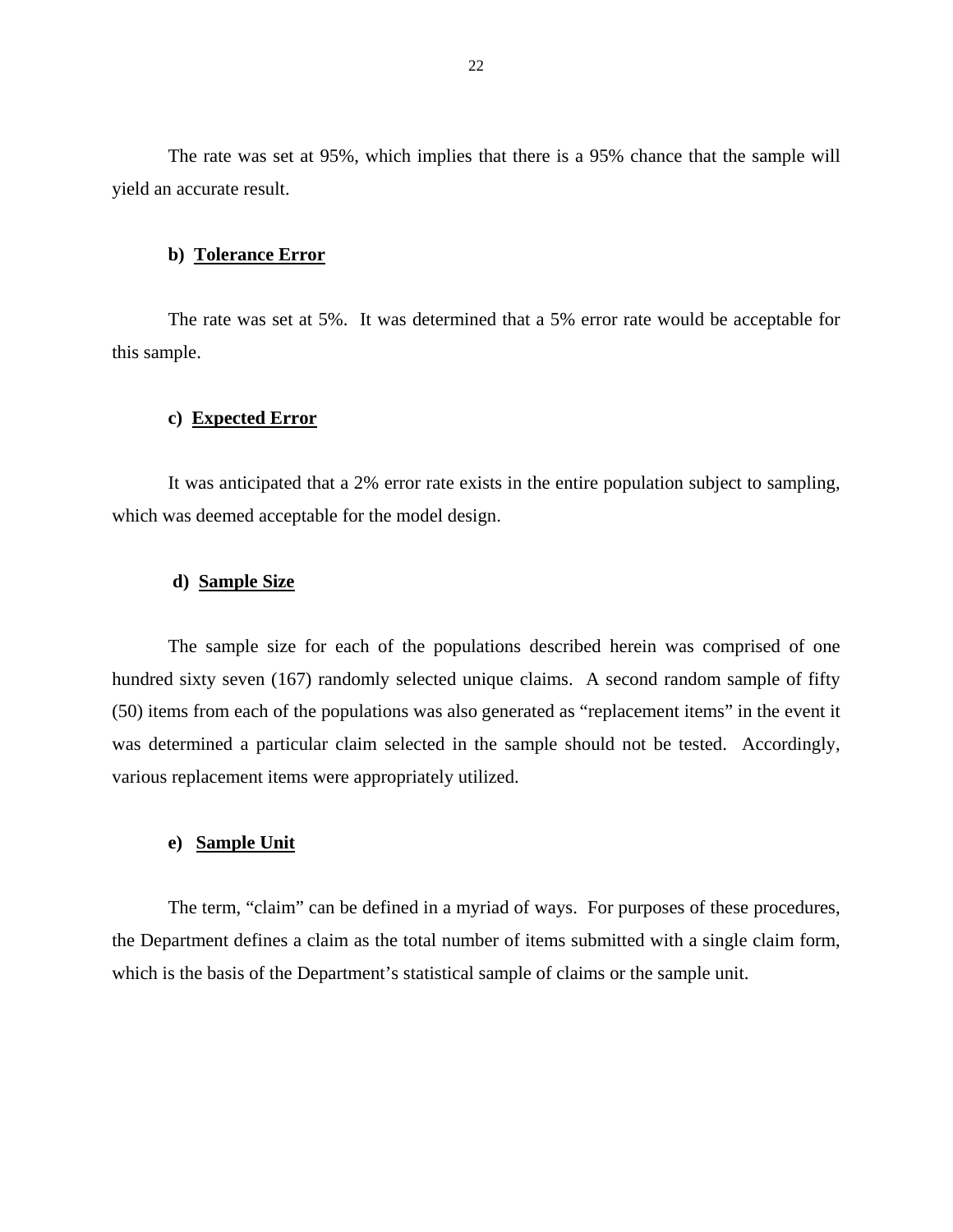To ensure the completeness of the claims population, the total dollars paid were accumulated and reconciled to the financial data reported by the Plan. To verify each service (item) that resulted in no payment, a reconciliation of transaction counts was performed.

The Plan's internal performance measurement for claims accuracy is 97%.

In the sample of 167 hospital claims reviewed, one (1) procedural error was found. Of the 167 medial claims reviewed, two (2) financial errors were found. No trends in the type of error were noted.

#### **B. Prompt Payment**

Section 3224-a of the New York Insurance Law, "Standards for prompt, fair and equitable settlement of claims for health care and payments for health care services," states:

"(a) Except in a case where the obligation of an insurer … to pay a claim submitted by a policyholder or person covered under such policy or make a payment to a health care provider is not reasonably clear, or when there is a reasonable basis supported by specific information available for review by the superintendent that such claim or bill for health care services rendered was submitted fraudulently, such insurer or organization or corporation shall pay the claim to a policyholder or covered person or make a payment to a health care provider within forty-five days of receipt of a claim or bill for services rendered."

"(b) In a case where the obligation of an insurer or an organization or corporation licensed or certified pursuant to article forty-three of this chapter or article forty-four of the public health law to pay a claim or make a payment for health care services rendered is not reasonably clear due to a good faith dispute regarding the eligibility of a person for coverage, the liability of another insurer or corporation or organization for all or part of the claim, the amount of the claim, the benefits covered under a contract or agreement, or the manner in which services were accessed or provided, an insurer or organization or corporation shall pay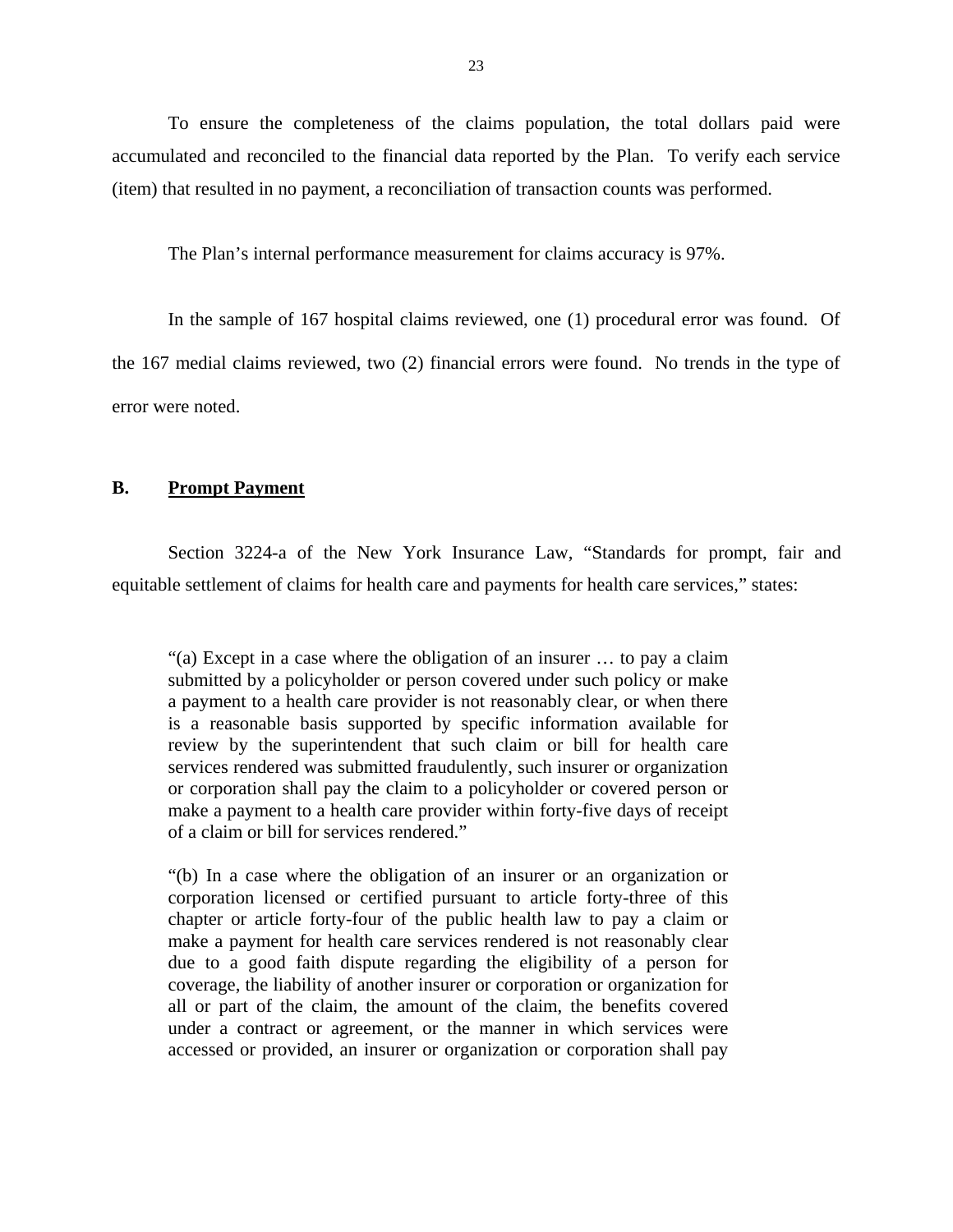any undisputed portion of the claim in accordance with this subsection and notify the policyholder, covered person or health care provider in writing within thirty calendar days of the receipt of the claim:

- (1) that it is not obligated to pay the claim or make the medical payment, stating the specific reasons why it is not liable; or
- (2) to request all additional information needed to determine liability to pay the claim or make the health care payment.

Upon receipt of the information requested in paragraph two of this subsection or an appeal of a claim or bill for health care services denied pursuant to paragraph one of this subsection, an insurer or organization or corporation licensed pursuant to article forty-three of this chapter or article forty-four of the public health law shall comply with subsection (a) of this section."

"(c) … any insurer or organization or corporation that fails to adhere to the standards contained in this section shall be obligated to pay to the health care provider or person submitting the claim, in full settlement of the claim or bill for health care services, the amount of the claim or health care payment plus interest on the amount of such claim or health care payment of the greater of the rate equal to the rate set by the commissioner of taxation and finance for corporate taxes pursuant to paragraph one of subsection (e) of section one thousand ninety-six of the tax law or twelve percent per annum, to be computed from the date the claim or health care payment was required to be made. When the amount of interest due on such claim is less than two dollars, an insurer or organization or corporation shall not be required to pay interest on such claim."

In this regard, a statistical sample of claims paid during calendar year 2005 was selected from a population of claims that were paid more than forty-five (45) days from receipt. The claims were reviewed for compliance with Section 3224-a of the New York Insurance Law. The results of the review were then projected for the total population of claim payments made during the period.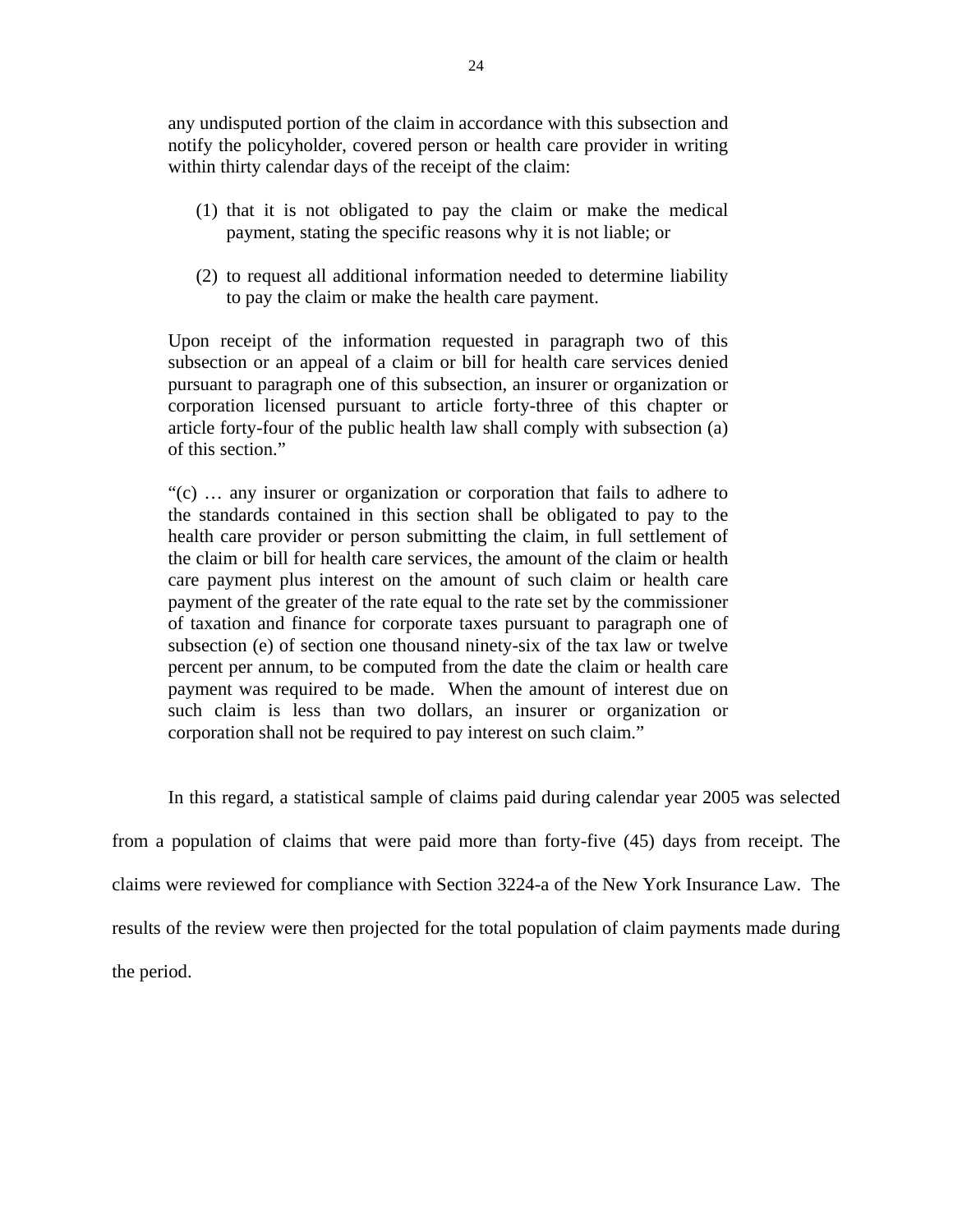The following is a summary of the prompt pay review findings for the combined Hospital and Medical claims paid over 45 days.

| Description                  | Paid claims over 45 days<br>Section $3224-a(a)$ |
|------------------------------|-------------------------------------------------|
| Claim population             | 779                                             |
| Sample size                  | 167                                             |
| Number of claims with errors | 155                                             |
| <b>Upper Error limit</b>     | 96.73%                                          |
| Lower Error limit            | 88.90%                                          |
| Upper limit Claims in error  | <u>754</u>                                      |
| Lower limit Claims in error  |                                                 |

Note 1: The upper and lower error limits represent the range of potential error (e.g., if 100 samples were selected the rate of error would fall between these limits 95 times.)

It is recommended that the Plan comply with the requirements of Section 3224-a of the New York Insurance Law and make appropriate payment of all claims within the forty-five day period provided by the aforementioned section of the Insurance Law where there is not an appropriate reason for delay in payment as specified in Section 3224-a(a) and (b) of the New York Insurance Law.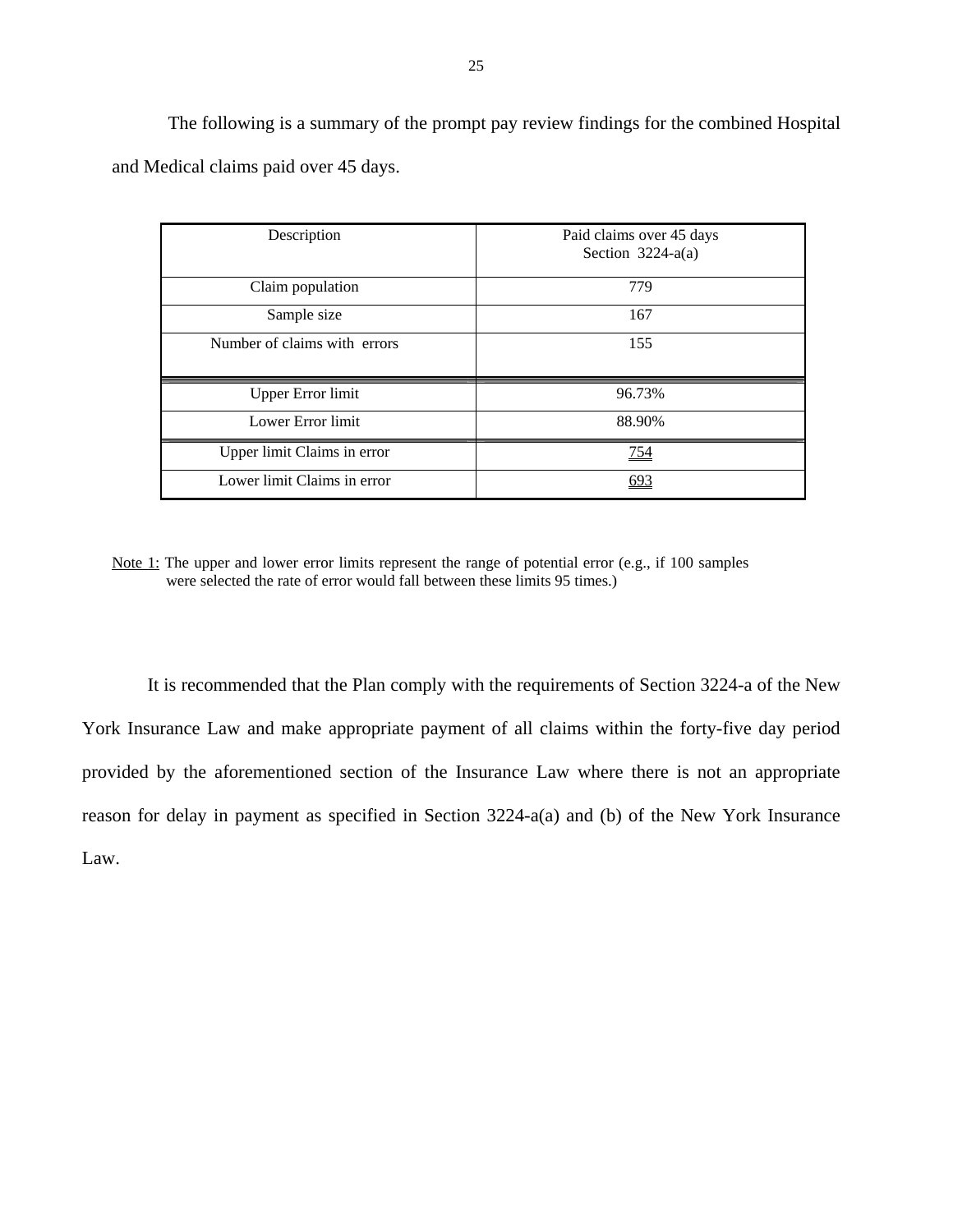#### **C. Utilization Review**

It was determined that the Plan has never filed any of the biennial reports required by

utilization review agents. Section  $4901(a)$  of the New York Insurance Law states:

"(a) Every utilization review agent shall biennially report to the superintendent of insurance, in a statement subscribed and affirmed as true under the penalties of perjury, the information required pursuant to subsection (b) of this section.

(b) Such report shall contain a description of the following:

(1) The utilization review plan;

(2) Those circumstances, if any, under which utilization review may be delegated to a utilization review program conducted by a facility licensed pursuant to article twenty-eight of the public health law or pursuant to article thirty-one of the mental hygiene law;

(3) The provisions by which an insured, the insured's designee, or a health care provider may seek reconsideration of or appeal from adverse determinations by the utilization review agent, in accordance with the provisions of this title, including provisions to ensure a timely appeal and that an insured, the insured's designee, and, in the case of an adverse determination involving a retrospective determination, the insured's health care provider is informed of their right to appeal adverse determinations;

(4) Procedures by which a decision on a request for utilization review for services requiring preauthorization shall comply with timeframes established pursuant to this title;

(5) A description of an emergency care policy, which shall include the procedures under which an emergency admission shall be made or emergency treatment shall be given;

(6) A description of the personnel utilized to conduct utilization review including a description of the circumstances under which utilization review may be conducted by:

(i) administrative personnel;

(ii) health care professionals who are not clinical peer reviewers; and

(iii) clinical peer reviewers;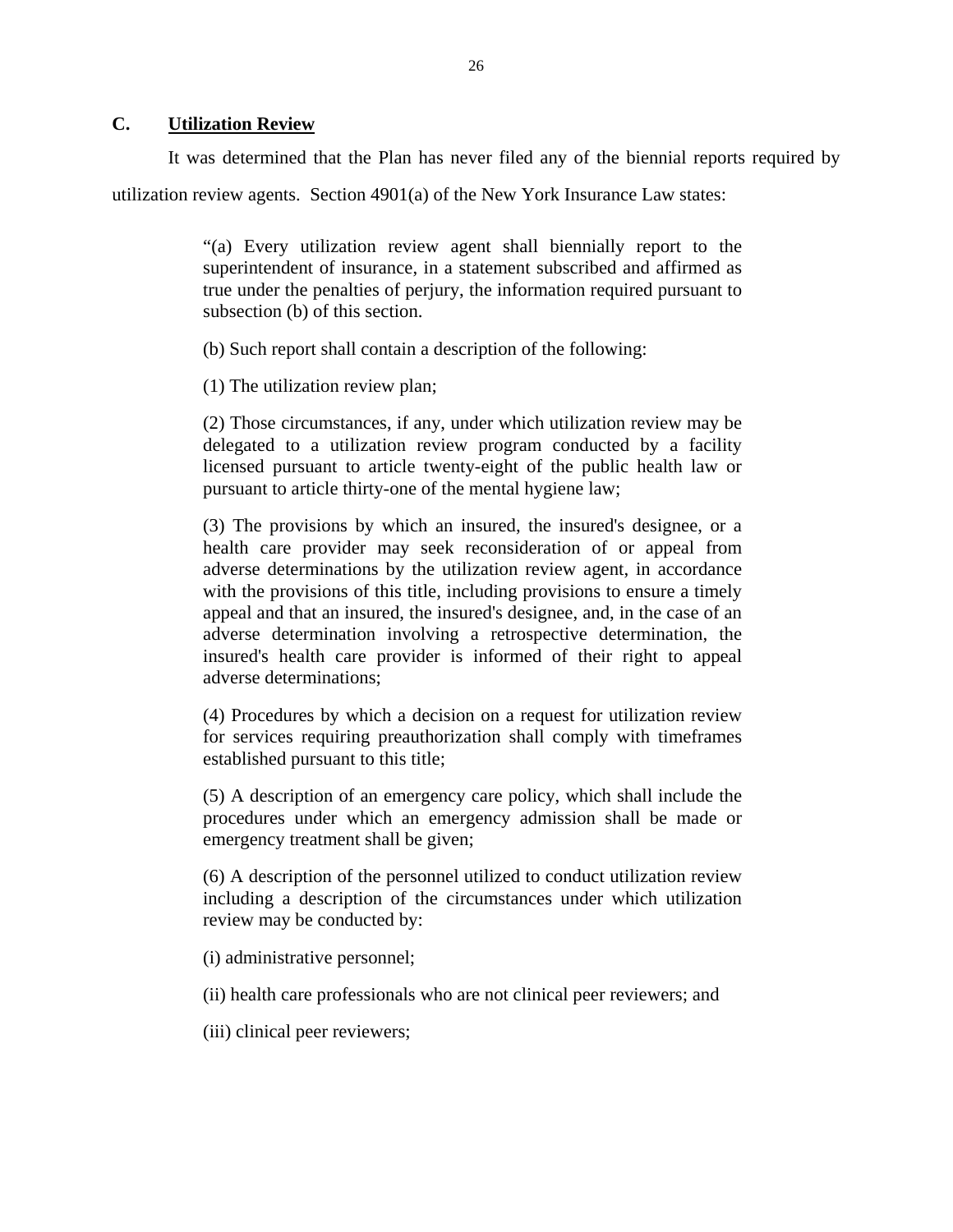(7) A description of the mechanisms employed to assure that administrative personnel are trained in the principles and procedures of intake screening and data collection and are appropriately monitored by a licensed health care professional while performing an administrative review;

(8) A description of the mechanisms employed to assure that health care professionals conducting utilization review are:

(i) appropriately licensed, registered or certified; and

(ii) trained in the principles, procedures and standards of such utilization review agent.

(9) A description of the mechanisms employed to assure that only a clinical peer reviewer shall render an adverse determination;

(10) Provisions to ensure that appropriate personnel of the utilization review agent are reasonably accessible by toll-free telephone:

(i) not less than forty hours per week during normal business hours, to discuss patient care and allow response to telephone requests, and to ensure that such utilization review agent has a telephone system capable of accepting, recording or providing instruction to incoming telephone calls during other than normal business hours and to ensure response to accepted or recorded messages not less than one business day after the date on which the call was received; or

(ii) notwithstanding the provisions of subparagraph (i) of this paragraph, not less than forty hours per week during normal business hours, to discuss patient care and allow response to telephone requests, and to ensure that, in the case of a request submitted pursuant to subsection (a) of section four thousand nine hundred three of this title or an expedited appeal filed pursuant to subsection (b) of section four thousand nine hundred four of this title, on a twenty-four hour a day, seven day a week basis;

(11) The policies and procedures to ensure that all applicable state and federal laws to protect the confidentiality of individual medical and treatment records are followed;

(12) A copy of the materials to be disclosed to an insured or prospective insured pursuant to sections three thousand two hundred seventeen-a or four thousand three hundred twenty-four of this chapter, whichever is applicable, and this title;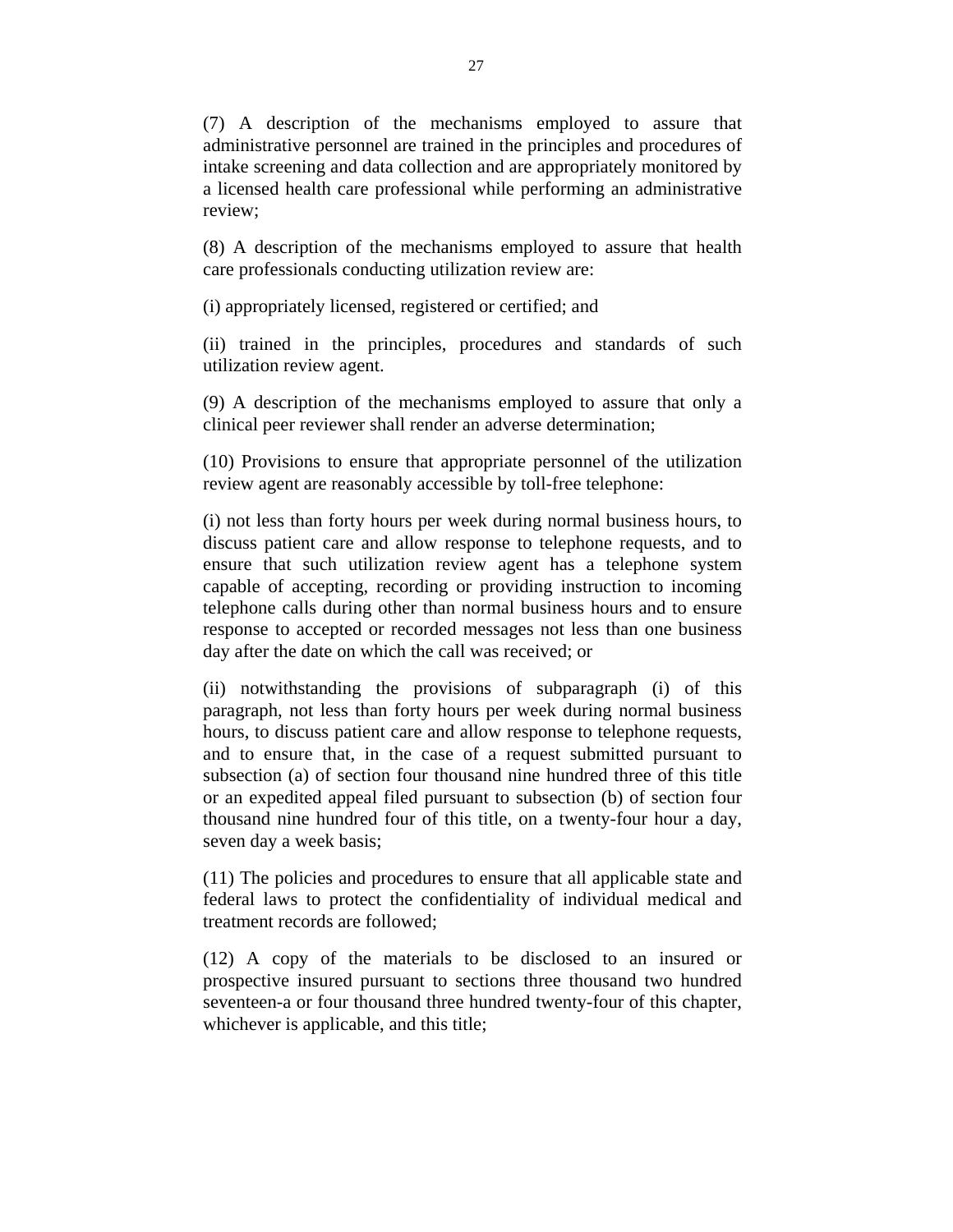(13) A description of the mechanisms employed by the utilization review agent to assure that all subcontractors, sub-vendors, agents or employees affiliated by contract or otherwise with such utilization review agent will adhere to the standards and requirements of this title; and

(c) The clinical review criteria and standards contained within the utilization review plan shall not be subject to disclosure pursuant to the provisions of article six of the public officers law."

It should be noted that once the Plan was made aware of the lack of filing its biennial reports required by utilization review agents, a filing was made with this Department on April 5, 2007.

It is recommended that the Plan file its biennial reports required by utilization review agents with this Department as required by Section 4901(a) of the New York Insurance Law.

### **D. Schedule M**

A review was made of the Plan's Schedule M as filed with the Plan's annual statement as of December 31, 2005. The data included in the schedule reflects data relative to grievances filed under Section 4408-a of the Public Health Law as well as appeals filed pursuant to Article 49 of the Public Health Law.

The review encompassed an examination of the underlying support data used in compiling Schedule M which was included in the Plan's filed December 31, 2005 annual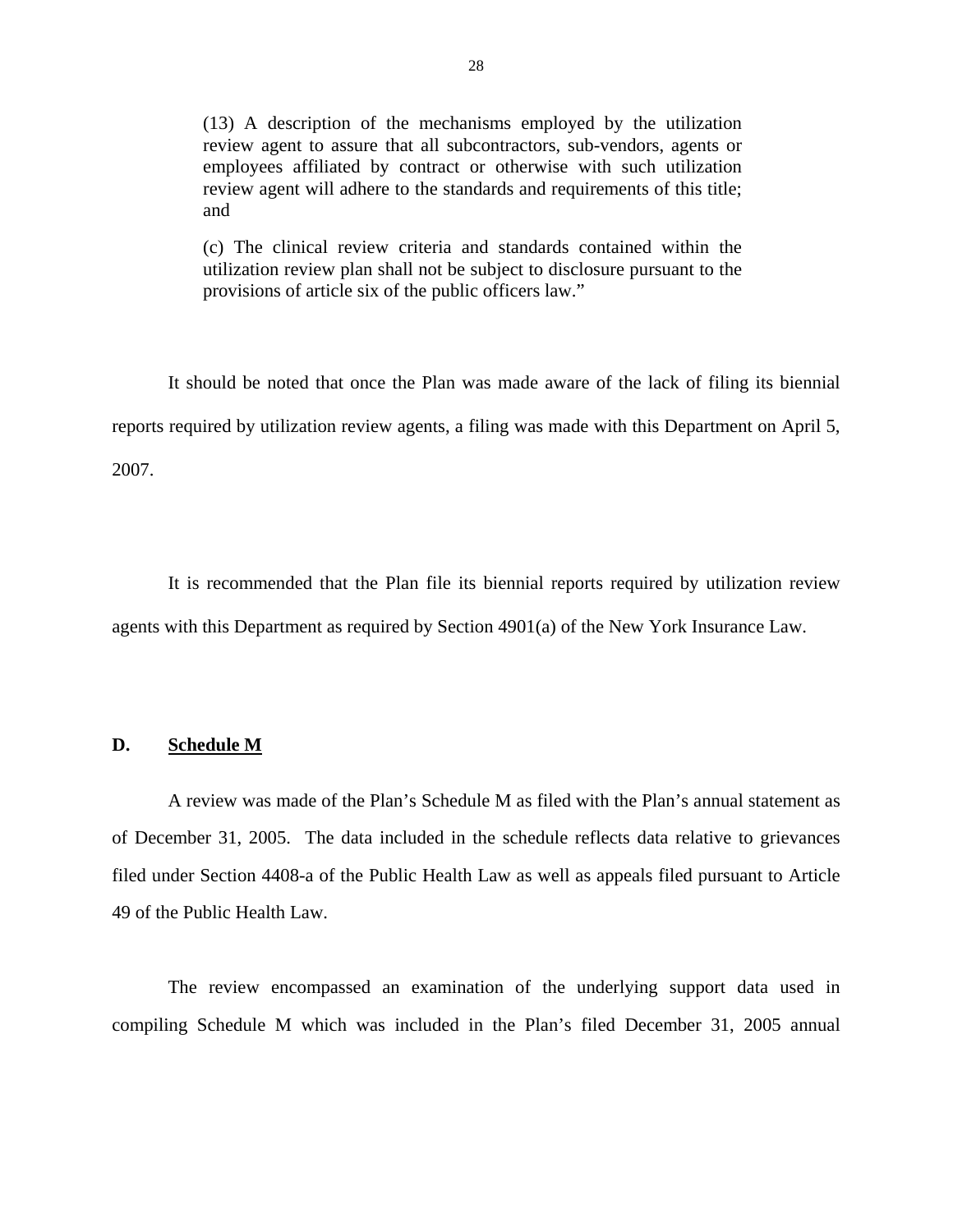statement. It was noted that the data included within the Plan's Schedule M Table 1: Section 4408-a Grievances included both grievances and utilization review appeals. Utilization review appeals should be reported in the HMO's Schedule M Table 2.

It is recommended that the Plan complete its Schedule M correctly by reporting grievances in Table 1 and utilization appeals in Table 2.

#### **E. Commissions, Bonuses and Fees**

 It was determined that IHBC had been accruing for a \$50 incentive conversion bonus payment to agents/brokers for movement of IHA (Article 44) commercial (HMO) business to IHBC (Article 43) experience rating contracts. The Plan failed to file its commission bonus plan under prior approval.

Section 4308(b) of the New York Insurance Law states:

"(b) No corporation subject to the provisions of this article shall enter into any contract unless and until it shall have filed with the superintendent a schedule of the premiums or, if appropriate, rating formula from which premiums are determined, to be paid under the contracts and shall have obtained the superintendent's approval thereof. The superintendent may refuse such approval if he finds that such premiums, or the premiums derived from the rating formula, are excessive, inadequate or unfairly discriminatory, provided, however, the superintendent may also consider the financial condition of such corporation in approving or disapproving any premium or rating formula. Any premium or formula approved by the superintendent shall make provision for such increase as may be necessary to meet the requirements of a plan approved by the superintendent in the manner prescribed in section four thousand three hundred ten of this article for restoration of the statutory reserve fund required by such section. Notwithstanding any other provision of law, the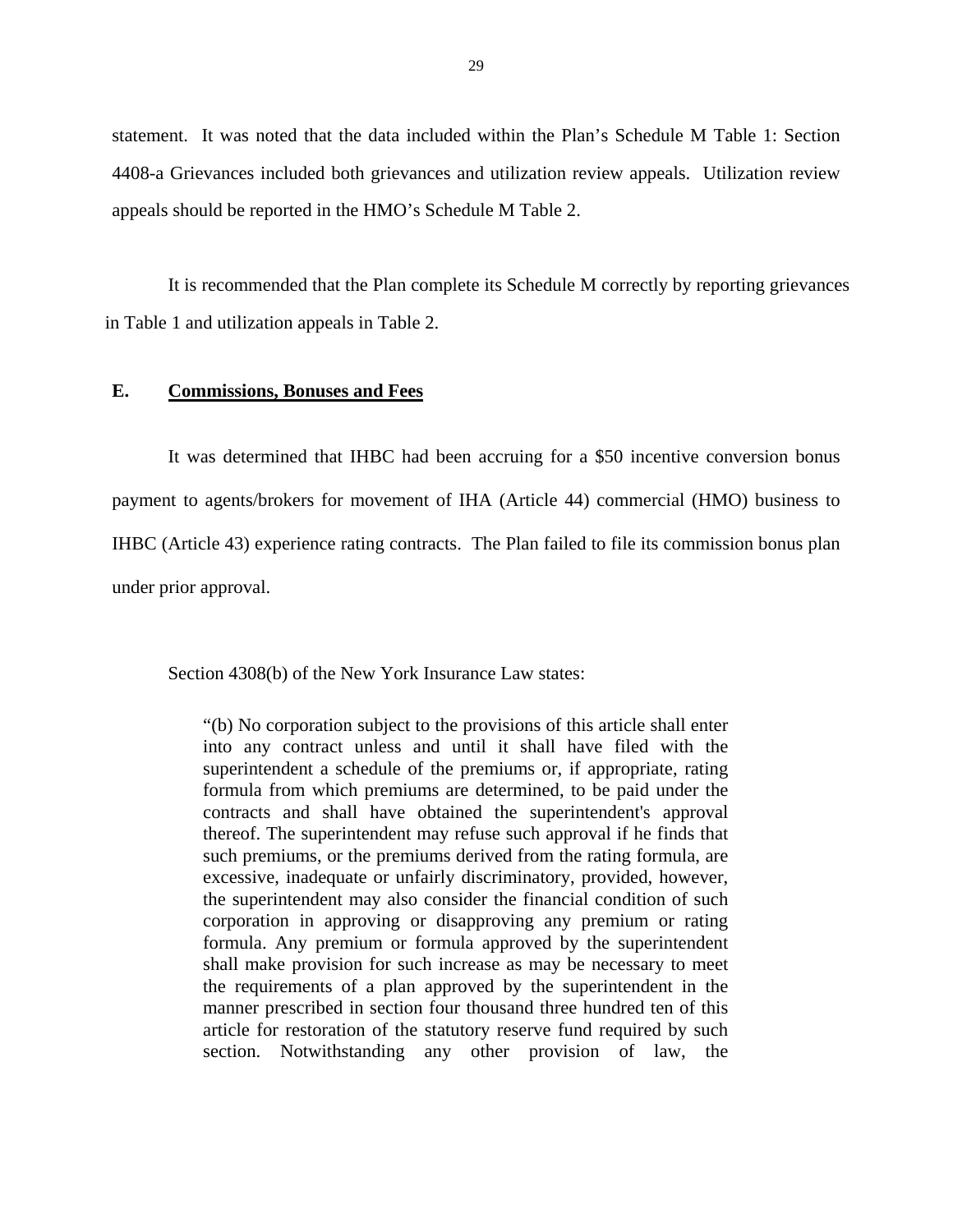superintendent, as part of the rate increase approval process, may defer, reduce or reject a rate increase if, in the judgment of the superintendent, the salary increases for senior level management executives employed at corporations subject to the provisions of this article are excessive or unwarranted given the financial condition or overall performance of such corporation. The superintendent is authorized to promulgate rules and regulations which the superintendent deems necessary to carry out such deferral, reduction or rejection."

 It is recommended that in the future, the Plan file its commission bonus plan prior to implementation with the Superintendent and obtain his approval as required by Section 4308(b) of the New York Insurance Law.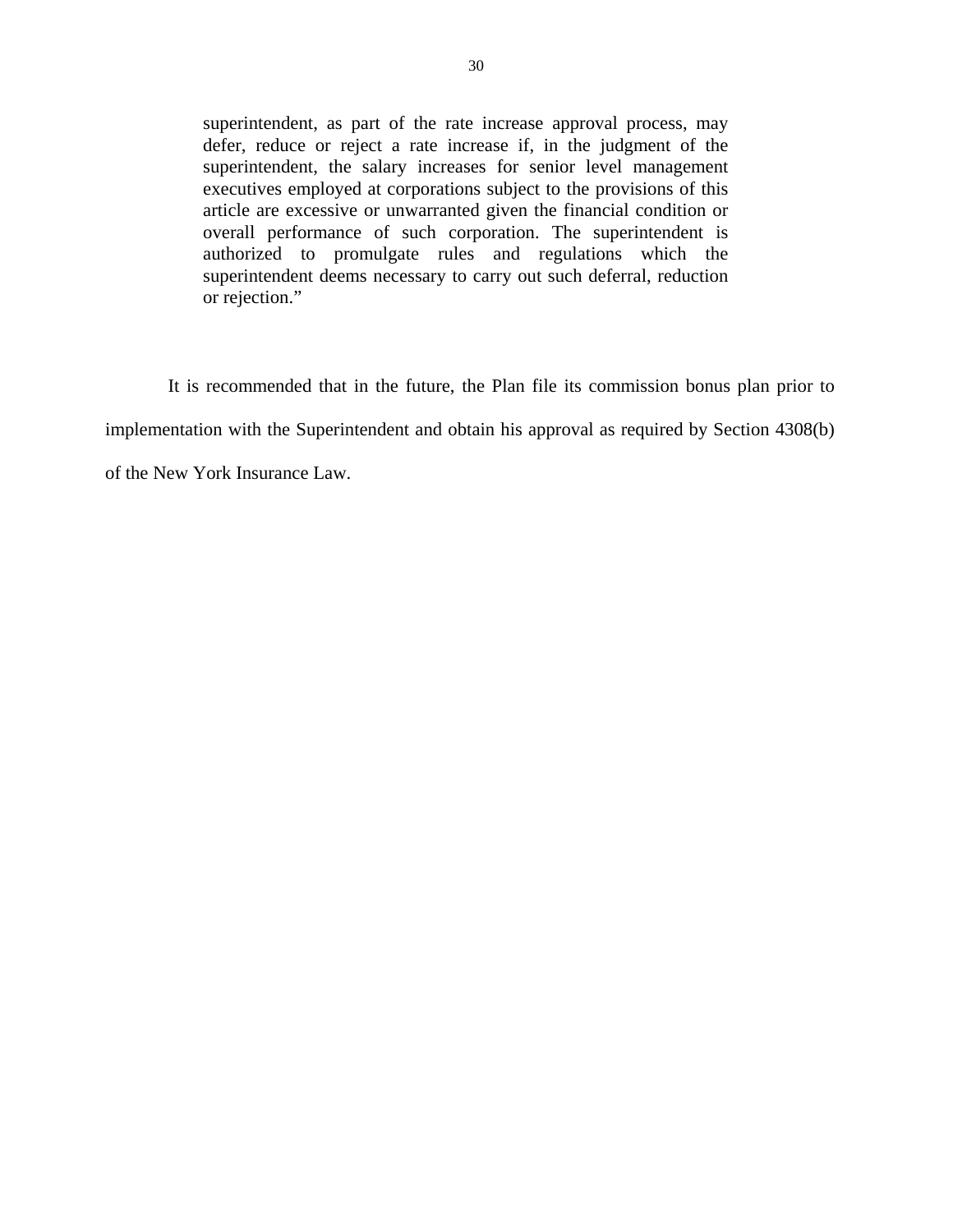## **7. COMPLIANCE WITH PRIOR REPORT ON EXAMINATION**

The prior report on examination included eleven (11) recommendations detailed as follows (page number refers to the prior report on examination):

## **ITEM PAGE NO.**

3

6

### A. **Management**

It is recommended that the Plan's board of directors comply with its bylaws and hold board meetings on a quarterly basis.

The Plan has complied with this recommendation.

At December 31, 2000, the Plan's board consisted of one (1) provider representative, five (5) subscriber representatives, seven (7) public representatives and two (2) employee/officer representatives. This represents a slight variance from the provisions of Section  $4301(k)(1)(A) \& (B)$  of the New York Insurance Law provides which requires equal representation, as nearly as possible, relative to subscriber and public representatives on the board of directors. 5

The Plan has not complied with this recommendation. A similar comment appears in the current report on examination.

It is recommended that the Plan fill its officer vacancies and elect or appoint its officers on an annual basis (with the exceptions noted in its bylaws) in accordance with its by-laws.

The Plan has complied with this recommendation.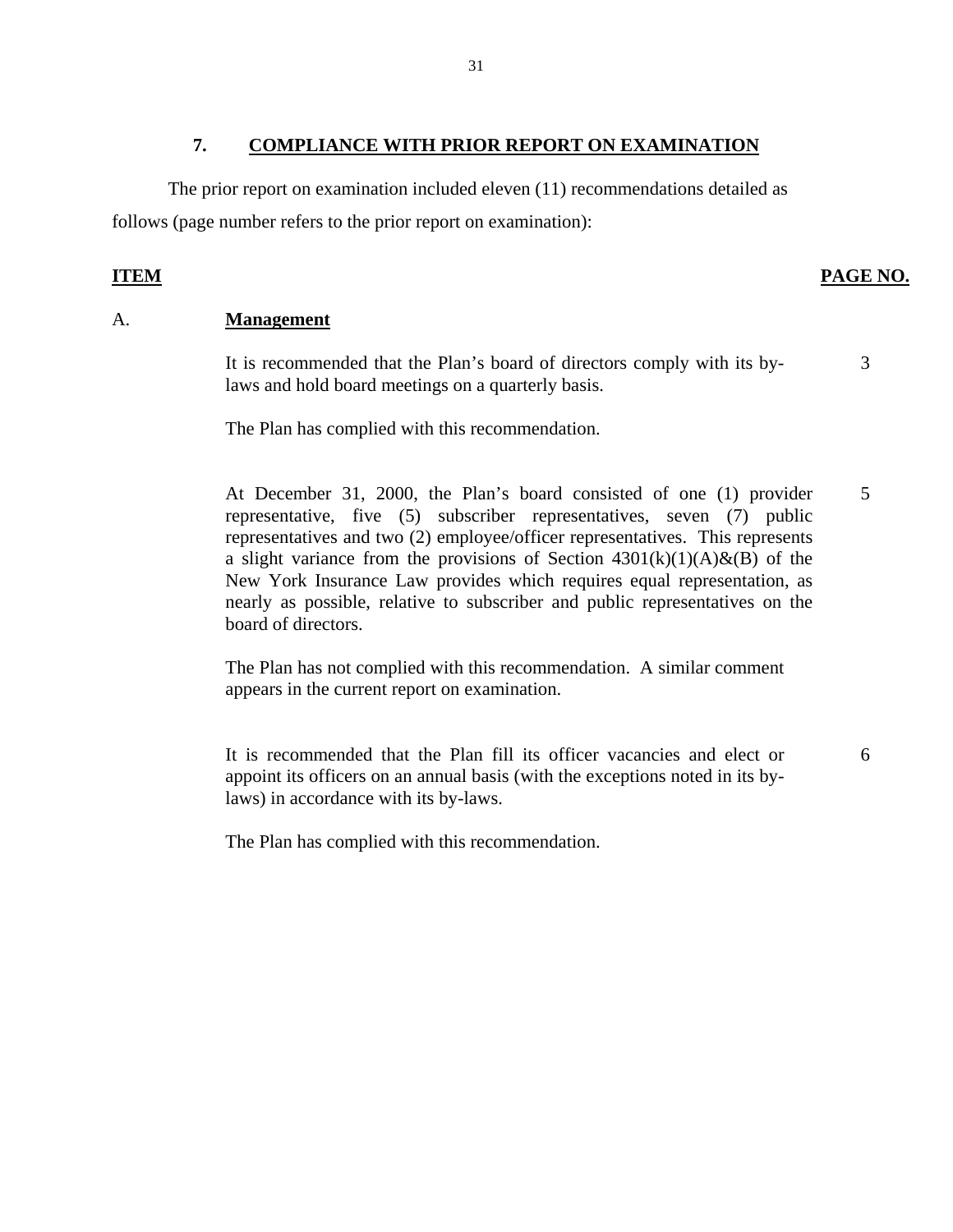12

## B. **Accounts and Records**

It is recommended that the Plan make appropriate studies relative to the allocation of expenses, particularly with regard to the establishment of its unpaid claims reserves, in future statements to this Department.

The Plan has not complied with this recommendation. A similar comment appears in the current report on examination.

It is recommended that the Plan correctly complete Part 3 – Analysis of Expenses of its Underwriting and Investment Exhibit in future filings with this Department.

The Plan has not complied with this recommendation. A similar comment appears in the current report on examination.

#### C. **Administrative expense**

It is recommended that the Plan take the necessary steps to reduce its administrative expense ratio to an amount within the administrative expense limitation prescribed by Section 4309(a) of the New York Insurance Law.

The Plan has complied with this recommendation.

#### D. **Records Retention Plan**

It is recommended that the Plan establish and implement a complete records retention plan in compliance with the provisions of Part 243.3(c) of New York Insurance Department Regulation 152 (11 NYCRR 243.3).

The Plan has complied with this recommendation.

13

12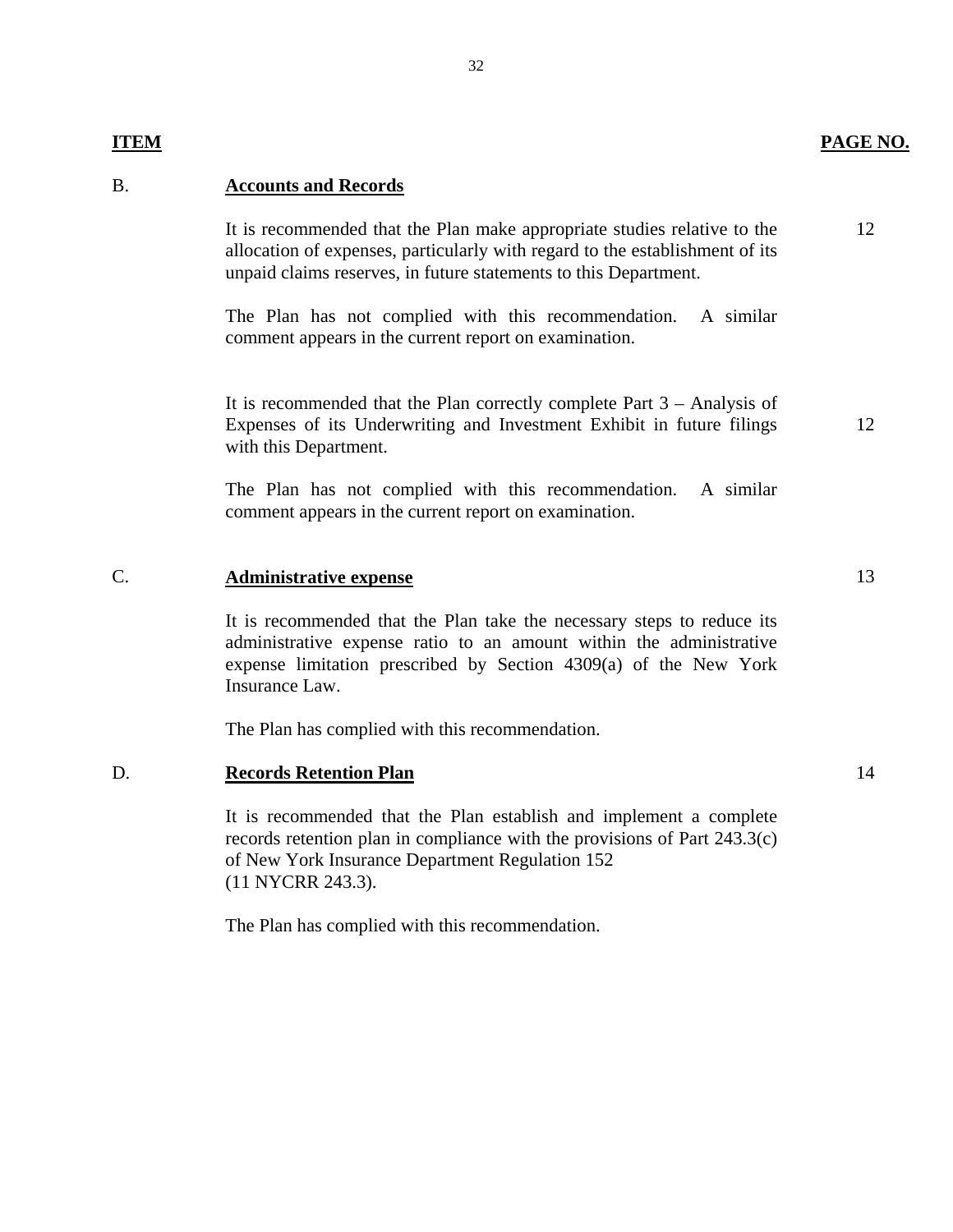#### **ITEM PAGE NO.**

## E. **Disaster Recovery/Business Continuation Plans**

It is recommended that the Plan maintain complete recovery and business continuity plans.

The Plan has complied with this recommendation.

## F. **Claims processing**

It is recommended that the Plan comply with the requirements of Section 3224-a of the New York Insurance Law and make appropriate payment of all claims within the forty-five (45) day period provided by the aforementioned section of the Insurance Law where there is not an appropriate reason for delay in payment as specified in Section 3224-a(a) and (b) of the New York Insurance Law. 21

The Plan has not complied with this recommendation. A similar comment appears in the current report on examination.

It is recommended that the Plan, in the future, ensure that copies of Regulation 64 are distributed to all persons directly responsible for the supervision, handling and settlement of claims as prescribed by Section 216.0(e)(6) of New York Regulation 64 (11 NYCRR 216).

The Plan has complied with this recommendation.

### G. **Schedule M**

It is recommended that the Plan properly file its Schedule M in future statements submitted to this Department.

The Plan has not complied with this recommendation. A similar comment appears in the current report on examination.

14

22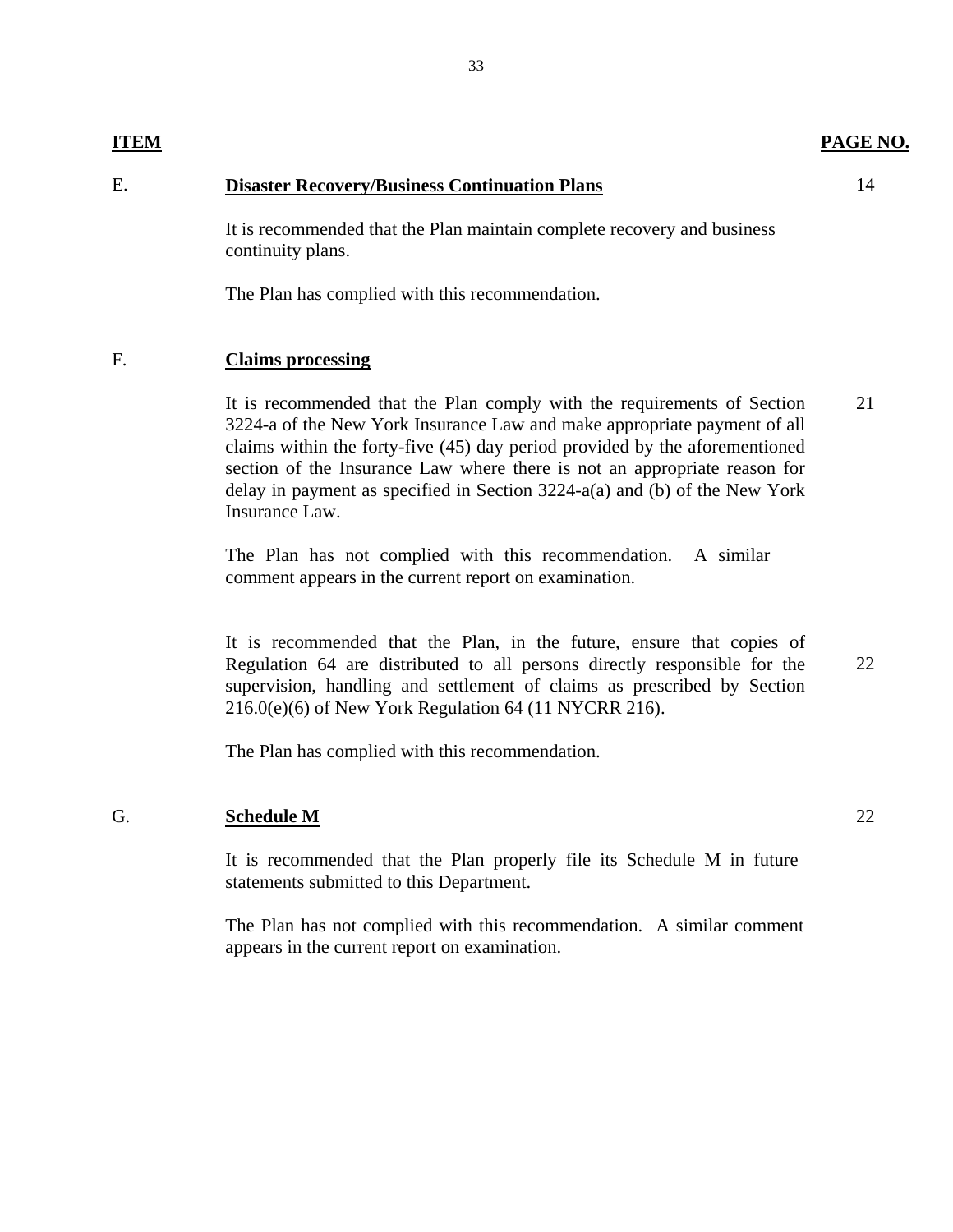**8. SUMMARY OF COMMENTS AND RECOMMENDATIONS**

The following is a summary of the comments and recommendations made in the

body of this report:

## **ITEM NO. PAGE NO.**

## A. **Management**

1. It is thus recommended that the number of directors on the Plan's board representative of subscribers and the number of directors representative of the public be as equal as possible in compliance with Section  $4301(k)(1)(A) & (B)$  of the New York Insurance Law. **2.** It is recommended that the Plan fill the position of Vice-Chairperson in accordance with its by-laws. 6 6

## B. **Reinsurance**

It is recommended that IHBC comply with the requirements of NAIC SAP 61 non-admit reinsurance recoverables from Mason Insurance Company, an unauthorized reinsurer, in its future annual statement filings.

## C. **Accounts and Records**

It is once again recommended that the Plan make appropriate studies relative to the allocation of expenses in future statements to this Department.

15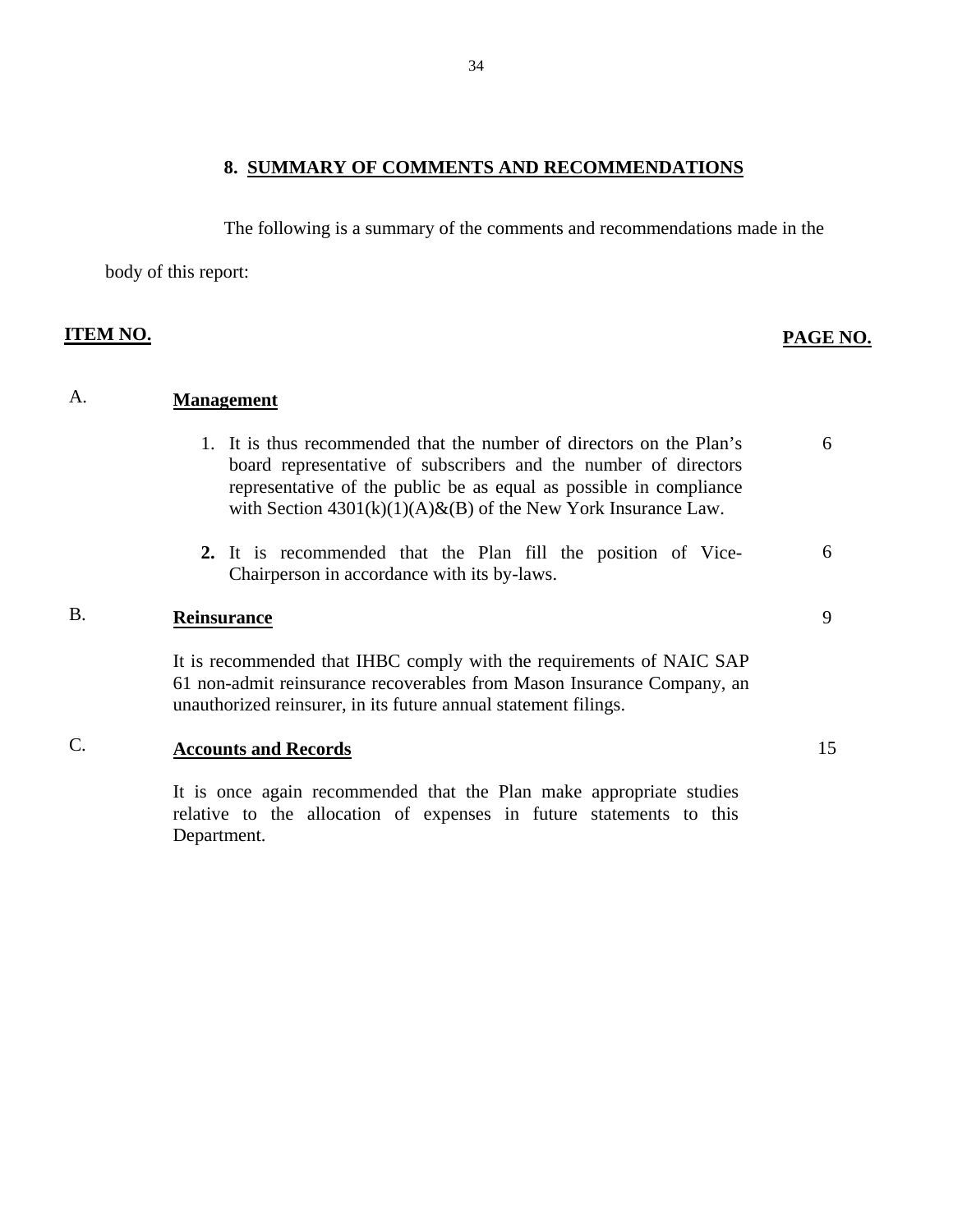### **ITEM NO.**

## D. **Prompt Payment**

It is recommended that the HMO comply with the requirements of Section 3224-a of the New York Insurance Law, and make appropriate payment of all claims within the forty-five (45) day period provided by the aforementioned section of the New York Insurance Law where there is not an appropriate reason for delay as specified in Section 3224-a(a) and (b) of the New York Insurance Law.

## E. **Utilization Review**

It is recommended that the HMO file its biennial reports required by utilization review agents with this Department as required by Section 4901(a) of the New York Insurance Law.

## F. **Schedule M**

It is recommended that the HMO complete its Schedule M correctly by reporting grievances in Table 1 and utilization appeals in Table 2.

## G. **Commissions, Bonuses and Fees**

It is recommended that the Plan file its commission bonus plan prior to implementation with the Superintendent and obtain his approval as required by Section 4308(b) of the New York Insurance Law.

#### **PAGE NO.**

25

28

29